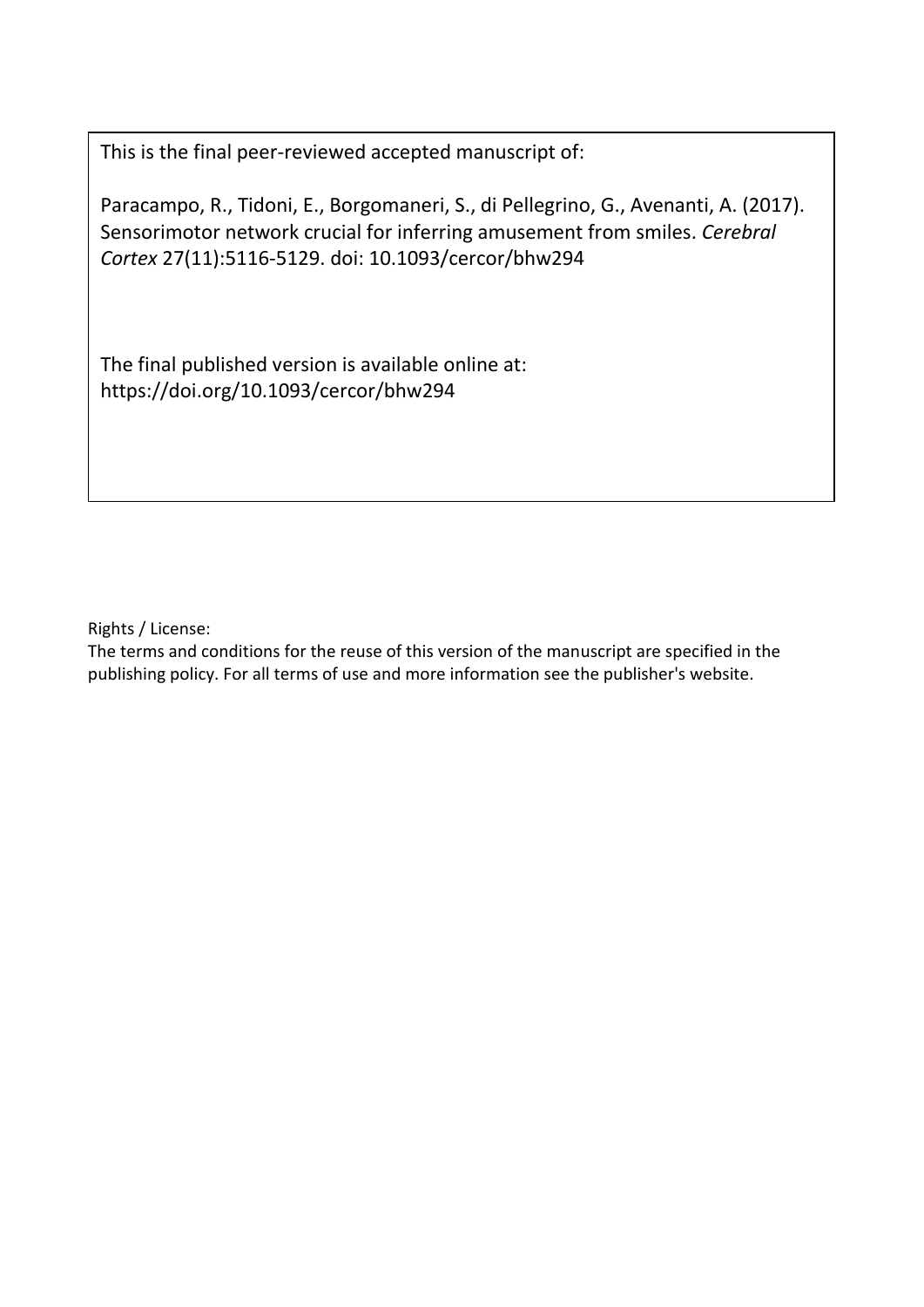# **Sensorimotor Network Crucial for Inferring Amusement from Smiles**

# [Riccardo Paracampo,](javascript:;) [Emmanuele Tidoni,](javascript:;) [Sara Borgomaneri,](javascript:;) [Giuseppe di Pellegrino,](javascript:;) & [Alessio Avenanti](javascript:;)

<sup>1</sup> Department of Psychology, Center for Studies and Research in Cognitive Neuroscience, University of Bologna, 47521 Cesena, Italy, <sup>2</sup> Fondazione Santa Lucia, IRCCS, 00179 Rome, Italy, and <sup>3</sup> Department of Psychology, "Sapienza" University of Rome, 00185 Rome, Italy

Address correspondence to Alessio Avenanti, Dipartimento di Psicologia, Centro studi e ricerche in Neuroscienze Cognitive, Università di Bologna, 47521 Cesena, Italy. Email: [alessio.avenanti@unibo.it](mailto:alessio.avenanti@unibo.it)

# **Abstract**

Understanding whether another's smile reflects authentic amusement is a key challenge in social life, yet, the neural bases of this ability have been largely unexplored. Here, we combined transcranial magnetic stimulation (TMS) with a novel empathic accuracy (EA) task to test whether sensorimotor and mentalizing networks are critical for understanding another's amusement. Participants were presented with dynamic displays of smiles and explicitly requested to infer whether the smiling individual was feeling authentic amusement or not. TMS over sensorimotor regions representing the face (i.e., in the inferior frontal gyrus (IFG) and ventral primary somatosensory cortex (SI)), disrupted the ability to infer amusement authenticity from observed smiles. The same stimulation did not affect performance on a nonsocial task requiring participants to track the smiling expression but not to infer amusement. Neither TMS over prefrontal and temporo-parietal areas supporting mentalizing, nor peripheral control stimulations, affected performance on either task. Thus, motor and somatosensory circuits for controlling and sensing facial movements are causally essential for inferring amusement from another's smile. These findings highlight the functional relevance of IFG and SI to amusement understanding and suggest that EA abilities may be grounded in sensorimotor networks for moving and feeling the body.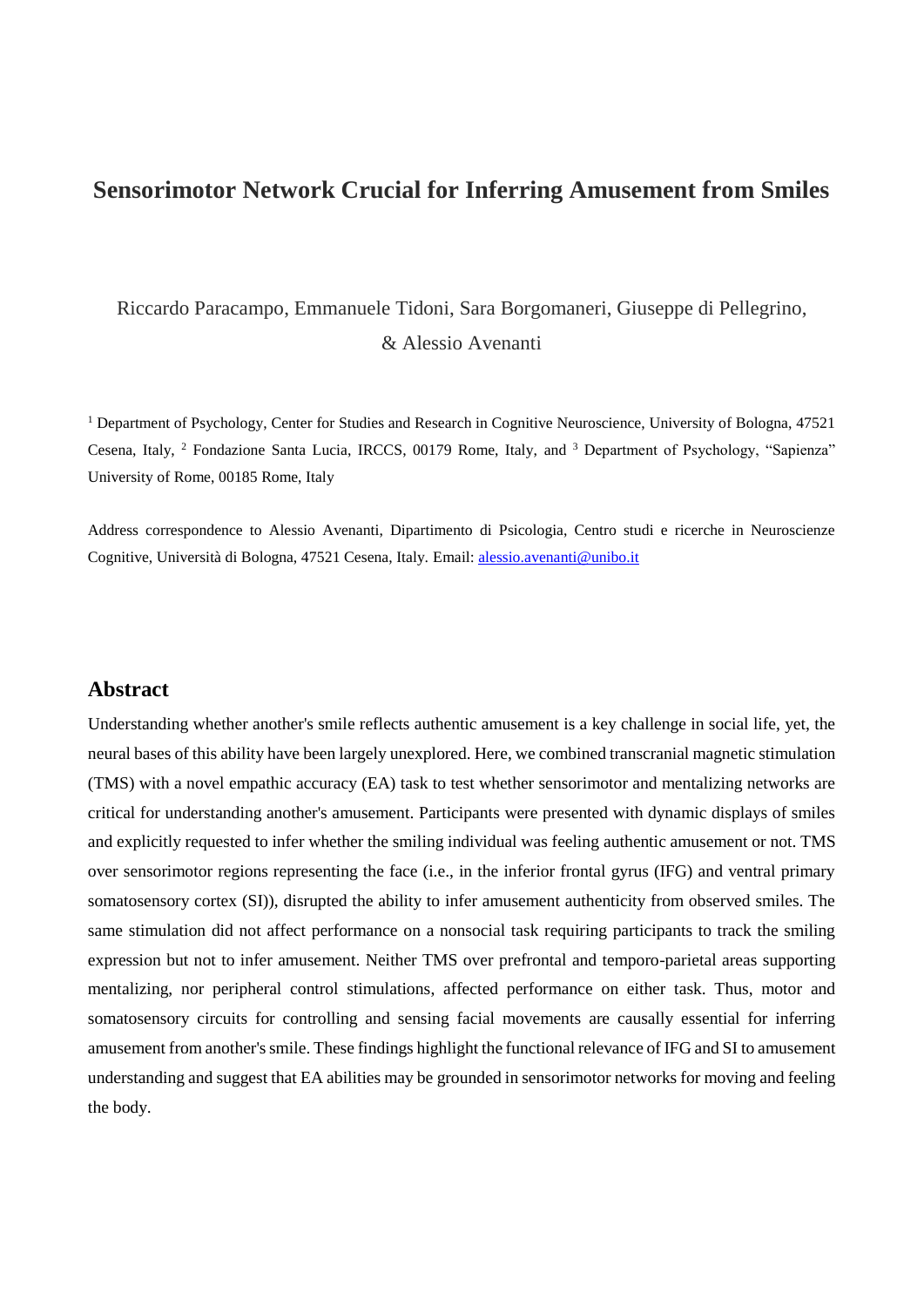# **Introduction**

Understanding whether a smiling individual is experiencing authentic amusement is a common challenge in everyday social interactions. A smile is, without any doubt, the most easily recognizable facial expression, and yet the most nuanced one. Indeed, a smile can be flexibly used to communicate a wide range of feelings (Ekman 2001; Shiota et al. 2003; Niedenthal et al. 2010). Critically, in many social contexts, it can be used deceptively by showing that amusement is felt when it is not. People are typically accurate in classifying smiling faces as emotionally positive expressions, but commit many more errors when they are asked to evaluate the emotional feeling behind a smile (Niedenthal et al. 2010). Accurate recognition of the emotion felt by another person (a social target) is often referred to as empathic accuracy (EA), and is commonly operationalized as the correspondence between the feelings reported by the social target and the feelings that perceivers infer from the social target's behavior (Ickes and Stinson 1990; Levenson and Ruef 1992; Ickes 1997; Zaki et al. 2008, 2009). EA requires accurate perception of the social target's behavior and explicit inferences of the underlying feelings based on available information (e.g., facial expressions, prior knowledge or contextual information). It is believed that perceptual and cognitive processes underlying EA could provide a key mechanism for empathy, that is, the ability to share the feelings of others, which is grounded in affective brain regions engaged during first-hand emotion experiences (de Vignemont and Singer 2006; Singer and Lamm 2009; Batson 2011; Decety et al. 2012; Lamm and Majdandžić 2015; Rütgen et al. 2015a, 2015b; Zaki et al. 2016). Inferring amusement from another person's smile requires the perceiver to visually process and integrate multiple morphological and dynamic features of the observed facial expression (Ekman 2001; Ambadar et al. 2009; Krumhuber and Manstead 2009; McLellan et al. 2010). However, for accurate recognition of the underlying emotional feeling, further nonvisual brain mechanisms are likely involved (Zaki et al. 2009, 2012). Previous studies suggest that at least 2 related but distinct sets of brain regions may be involved in EA: 1) sensorimotor "mirroring" regions that support perception and understanding of others' behavior, possibly through embodied simulation of the observed actions; and 2) "mentalizing" regions that support the ability to explicitly consider others' mental states and their sources, and to draw explicit inferences about them (Preston and de Waal 2002; Gallese et al. 2004; Amodio and Frith 2006; Frith and Frith 2006; Saxe 2006; Mitchell 2009; Gallese and Sinigaglia 2011; Decety et al. 2012; Zaki et al. 2012; Zaki 2014). However, it is still debated whether and when these sensorimotor and cognitive networks provide routes to understanding others, or merely reflect such understanding (Gallese et al. 2011; Uithol et al. 2011; Avenanti et al. 2013b; Lamm and Majdandžić 2015). This is because knowledge of these networks is mostly based on indirect correlational imaging evidence, and the need for novel methods and causal approaches is increasingly recognized by social neuroscientists (Decety 2011; Hétu et al. 2012; Avenanti et al. 2013b; Rütgen et al. 2015a, 2015b; Lamm et al. 2016; Zaki et al. 2016). In particular, to date, no studies have specifically tested the critical roles of sensorimotor and mentalizing networks in the empathic ability to infer authentic amusement from the smiles of others. Establishing these roles is the goal of this study. Indirect correlational evidence has suggested that sensorimotor networks may support EA. For example, watching emotional motor behavior such as emotional facial expressions vicariously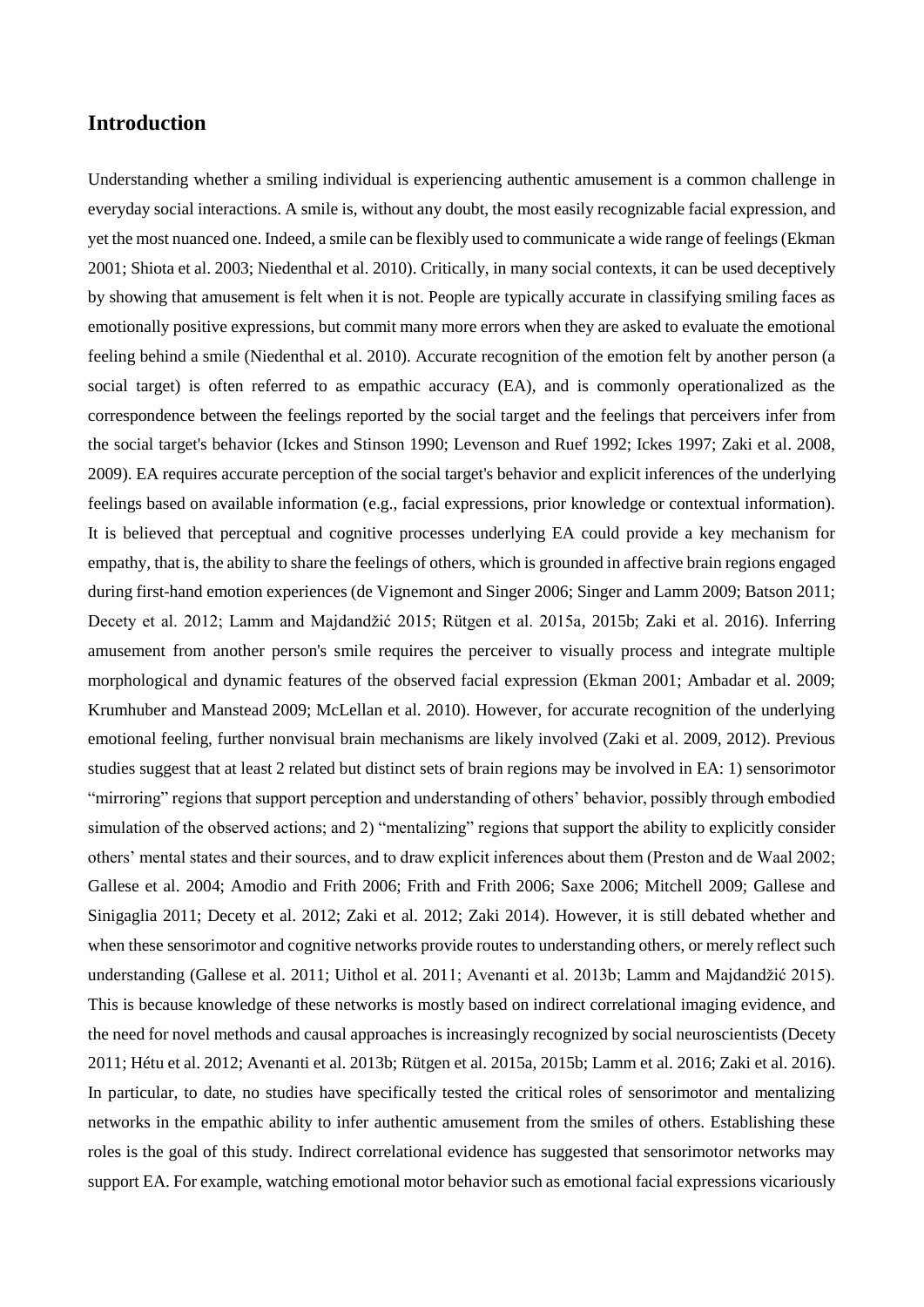activates those sectors of the inferior frontal gyrus (IFG) that are involved in controlling facial movements and those sectors of the somatosensory cortex (SI) that are involved in processing sensations from the face (Carr et al. 2003; Leslie et al. 2004; Dapretto et al. 2006; Keysers et al. 2010; Tamietto et al. 2015). These observations of shared activations have motivated sensorimotor simulationist models, which suggest that perception of others' facial expressions is (at least partially) grounded in the same network that is involved in performing and sensing facial movements (Goldman and Sripada 2005; Gallese 2007; Keysers et al. 2010; Niedenthal et al. 2010; Wood et al. 2016). Yet, it should be noted that studies exploring vicarious activations during perception of emotional facial expressions have traditionally used passive viewing tasks without asking participants to make explicit inferences about the targets' emotional feelings (for a review, see Zaki et al. 2012). However, studies focusing on the mentalizing network have commonly asked participants to make explicit judgments about another's internal state using verbal material (i.e., scripts) or highly stylized nonverbal social cues, including vignettes, static displays of facial expressions or even more isolated cues such as target eye gaze (Amodio and Frith 2006; Frith and Frith 2006; Saxe 2006; Mitchell 2009). These studies highlighted a midline and lateral temporo-parietal network supporting mental state attribution, which includes the medial prefrontal cortex (mPFC) and the temporo-parietal junction (TPJ) (Amodio and Frith 2006; Frith and Frith 2006; Saxe 2006; Mitchell 2009). However, none of these studies presented participants with dynamic expressions of natural behaviors. Recently, more naturalistic neuroscientific paradigms combining dynamic social cues and explicit inferential tasks (Redcay et al. 2010; Wolf et al. 2010; Spunt and Lieberman 2013) have revealed coactivation and functional coupling of sensorimotor and mentalizing networks during complex social tasks (Wheatley et al. 2007; Zaki et al. 2009; Lombardo et al. 2010; Schippers et al. 2010; Raz et al. 2014), including EA tasks. Notably, studies have shown that neural activity in both networks predicts EA performance in tasks requiring observation of others' expressive behavior and inferences of the underlying emotional feelings (Zaki et al. 2009; Harvey et al. 2013). Activity in both sensorimotor and mentalizing networks also predicts EA performance in simpler tasks, for example, when evaluating emotion authenticity from sounds of laughter (McGettigan et al. 2015). In this case, there was no contextual information about the possible source of the emotion, so the explicit inference about the emotion had to be based only on social cues.

While these studies have underscored the integrated nature of empathic processing during naturalistic social inference and the potential contributions of the sensorimotor and mentalizing networks to accurate empathic inferences, no study has thus far addressed the key question of whether these networks play causal roles in EA. Indeed, it should be noted that the above-mentioned conclusions about the involvement of sensorimotor and mentalizing networks in EA were mostly based on imaging methods. These methods can only provide indirect correlational data, and cannot establish direct causal links between brain structures and cognitive functions.

Here, we administered repetitive transcranial magnetic stimulation (rTMS) to perturb key regions within the sensorimotor network (i.e., the face representation in IFG and SI) and the mentalizing network (i.e., mPFC and TPJ), and provide direct evidence for their functional relevance to EA. To this aim, we designed a novel EA task combining dynamic displays of smiles with explicit empathic inferences of whether the social target is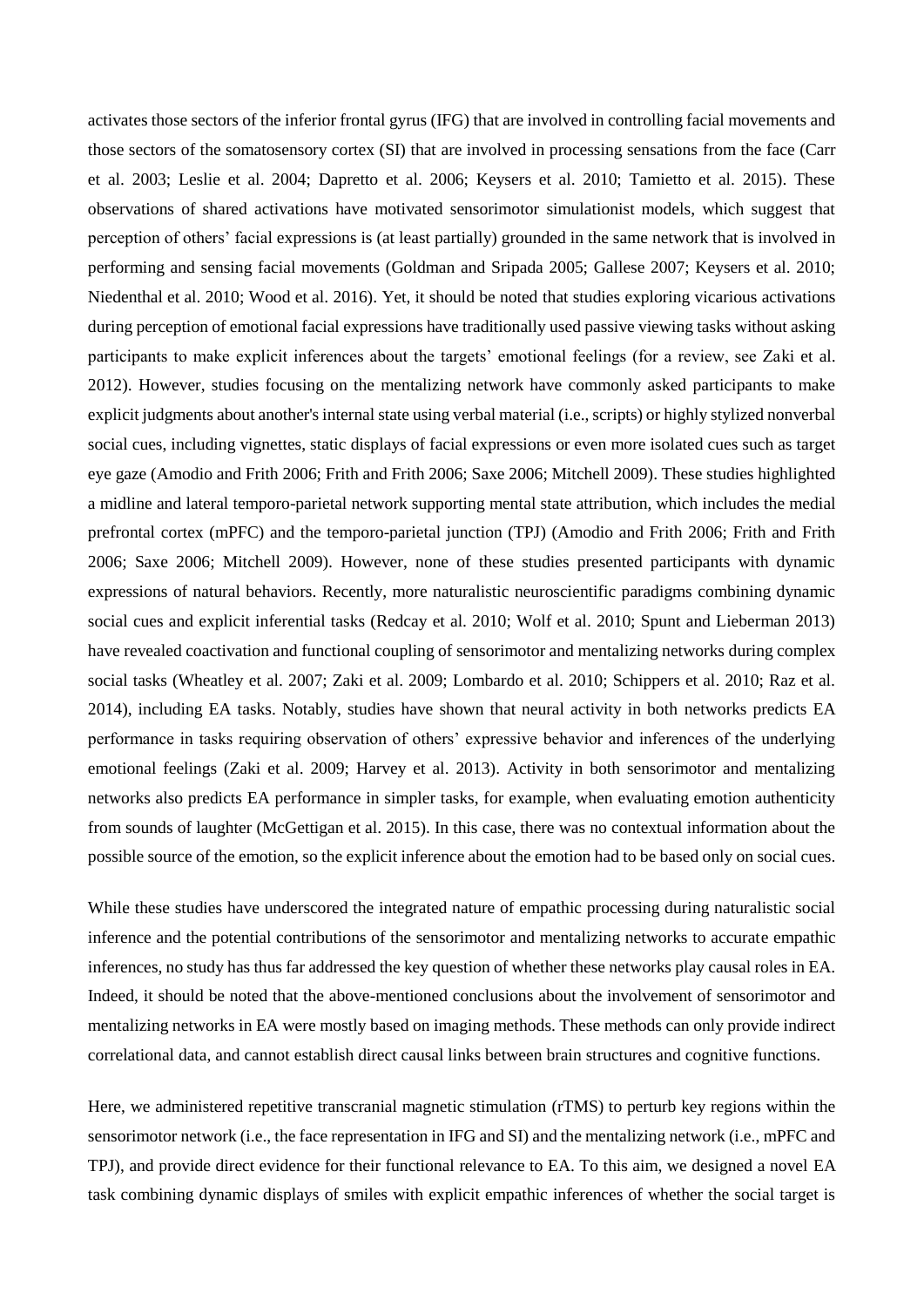feeling authentic amusement or not. We used signal detection theory to test whether interference with key nodes of the 2 networks would disrupt participants' sensitivity to the authenticity of amused expressions. Our results indicate that motor and somatosensory regions are causally essential for the empathic inference of amusement from another's smile. This suggests that EA abilities may be grounded in sensorimotor networks for moving and sensing one's own body.

# **Materials and Methods**

# **Participants**

A total of 180 healthy subjects took part in the study. Sixty-four subjects participated in 1 of the 4 TMS experiments. In each TMS experiment, we targeted a different brain area: right IFG (16 participants, 8 females, mean age  $\pm$  SD: 23.6  $\pm$  1.9 years), right SI (16 participants, 8 females, 22.3  $\pm$  2.3 years), mPFC (16 participants, 9 females,  $22.5 \pm 0.5$  years) or right TPJ (16 participants, 10 females,  $23.6 \pm 1.5$  years). Additionally, 16 subjects (8 females;  $25.4 \pm 2.2$  years) participated in a peripheral stimulation experiment and 100 subjects (50 females) were tested in 1 of 5 pilot studies, whose aim was to validate the 2 behavioral tasks (Supplementary Materials). All subjects were right-handed, had normal or corrected-to-normal visual acuity in both eyes, and were naive to the purposes of the experiment. None of the participants had neurological, psychiatric, or other medical problems or any contraindication to TMS (Rossi et al. 2009; Rossini et al. 2015). Participants provided written informed consent. The procedures were approved by the ethics committee at the Psychology Department of Bologna University and were in accordance with the ethical standards of the 1964 Declaration of Helsinki. No discomfort or adverse effects of TMS were reported by participants or noticed by the experimenter.

## **Stimulus Creation and Selection**

Stimuli consisted of 32 dynamic movies (lasting 2 s, 60 frames) presented centrally on a 19-inch monitor (resolution:  $1024 \times 768$ ; refresh rate: 60 Hz) subtending  $27 \times 21^{\circ}$  of visual angle. Movies depicted 8 individuals ("social targets"; including 4 females and 4 males, aged  $24.5 \pm 2.1$  years) who were filmed individually while smiling. Movies were edited using Adobe Premiere Pro C6 software in order to correct lighting, contrast and color, and remove the audio tracks.

During stimulus creation, social targets sat against a white background, and lighting equipment was used to avoid the formation of shadows. The social targets were instructed to gaze directly toward the camera and try not to move their bodies. Ten social targets (five females) were initially filmed while making smiling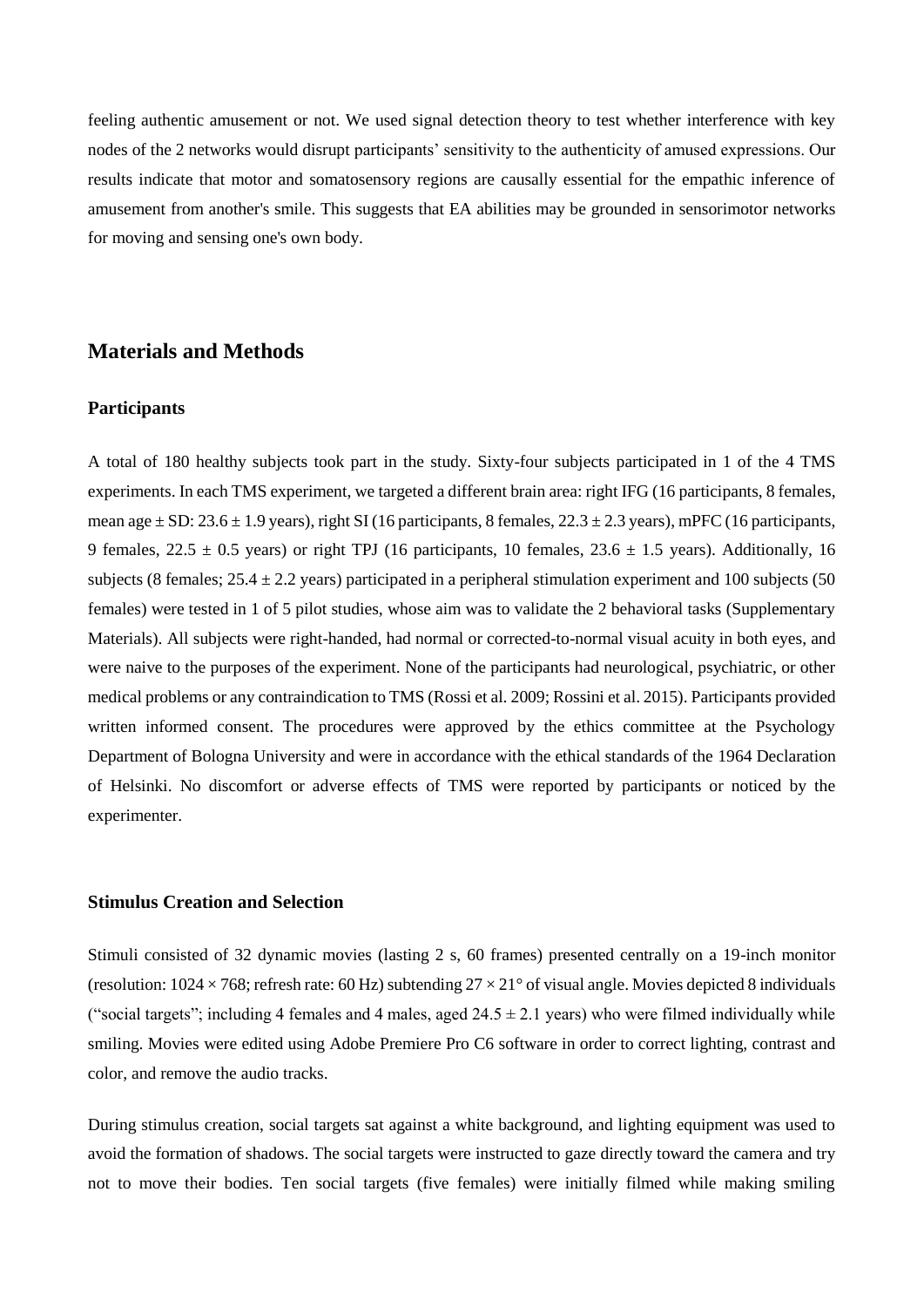expressions associated with authentic positive feelings of amusement (authentically amused smiles; Supplementary Movie 1) or posed expressions associated with an emotionally neutral state (falsely amused smiles; Supplementary Movie 2). Authentic and fake expressions of amusement were recorded in 2 separate sessions that were performed under emotionally congruent contexts to provide realistic stimuli.

In the "authentic" session, the social targets used a laptop with loud speakers to select audio clips that elicited strong feelings of amusement and spontaneous smiles (Instruction: "Please watch the camera and smile only if you feel like doing so"). Auditory stimuli were chosen based on social targets' preferences and were retrieved from the internet (e.g., http://www.youtube.com). In the "fake" session, social targets were not presented with auditory stimuli, and were instead instructed to produce a voluntary smile (Instruction: "Please watch the camera, think about something neutral and produce a smile that you think could be interpreted as an authentic expression of amusement by an observer"). They were allowed to watch the prerecorded authentic smiles in order to achieve more convincing posed facial expressions.

Notably, after each smiling expression, social targets were instructed to provide subjective evaluations of the amusement they felt while smiling using a 9-step Likert scale  $(0 =$  neutral state;  $9 =$  maximal amusement). Moreover, they were asked to evaluate their subjective confidence in their amusement judgments using a categorical response (I am 100% sure of my judgment/I am not 100% sure of my judgment) (cf. Ickes and Stinson 1990; Levenson and Ruef 1992). These subjective reports allowed us to select only smiling expressions that were associated with the highest subjective ratings of amusement (authentically amused smiles) or without any emotional feeling (falsely amused smiles) and with strong subjective confidence in the ratings (see Supplementary Material). This initial selection brought about a sample of 30 authentic and 30 fake expressions of amusement for each social target (600 movies).

Videos were further selected based on the results of 5 pilot studies carried out with a total of 100 subjects who did not participate in any of the subsequent rTMS or electrical stimulation experiments (Supplementary Material). These pilot studies allowed us to select a subset of 32 movies from 8 social targets, and ensured that performance on the 2 experimental tasks (see below) was similar for each stimulus used in the main experiments (~75% accuracy).

## **Smile Dynamics**

Each movie showed a transition from a neutral/moderately positive facial expression to an apparent expression of amusement: in the initial phase (lasting 500 ms, 15 frames) the social target's face was still, and the subsequent phase (lasting 1500 ms, 45 frames) showed the smiling expression. The last frames of each video clip contained the apex of the smile. Although smile offset can also be informative of amusement authenticity, the smile offset was excluded from the video clips in order to cover their entire duration (2 s) with a short rTMS train.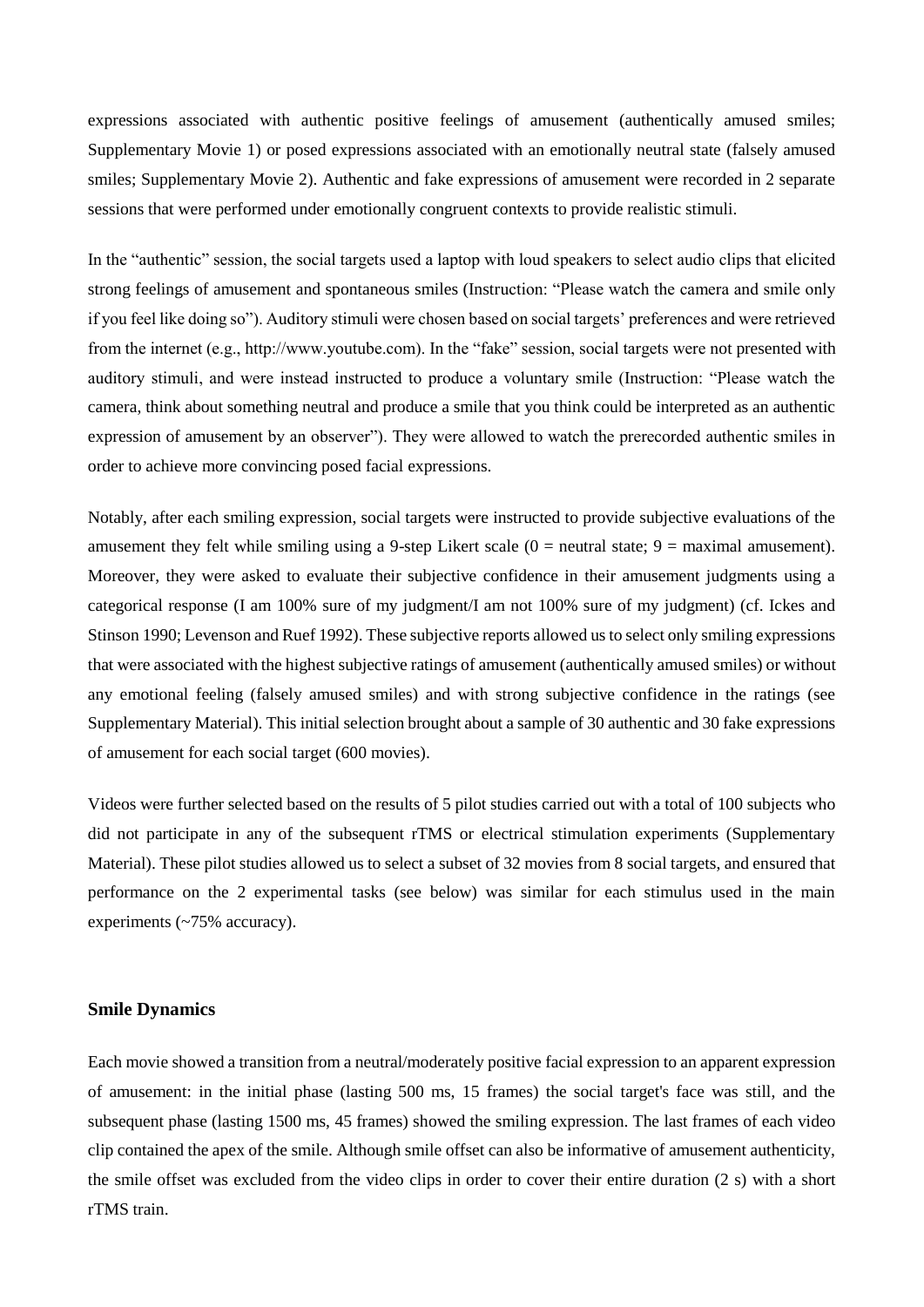We analyzed facial markers of authentically and falsely amused smiles (Ekman 2001; Shiota et al. 2003; Ambadar et al. 2009; Krumhuber and Manstead 2009; McLellan et al. 2010; Niedenthal et al. 2010). To analyze the key muscles involved in smiling, 2 independent raters blind to the experimental conditions evaluated the activation of the orbicularis oculi (i.e., the muscle that makes crow's feet at the outer corner of the eye; AU6 according to Ekman's Facial Action Coding System; Ekman et al. 2002), and the zygomaticus major (i.e., the muscle that extends the mouth and pulls the lip corners upward; AU12), in the 16 authentically and 16 falsely amused smiles using a 3-point scale (scored 0, 0.5, 1). Raters' judgments were highly correlated ( $r > 0.7$ ) and were thus averaged. Using movement analysis software (Kinovea 0.8.15), we also tracked changes in mouth extension (distance in pixels between the 2 lip corners) over time, and checked the size of the maximal enlargement (increase in lip corner distance relative to the initial frame), when it occurred in time, and the peak velocity of the movement. Table 1 shows activation ratings, motion parameters and statistical comparisons between the 16 authentically and 16 falsely amused smile movies.

|                        | AU6               | <b>AU12</b>       | <b>Maximal mouth</b> | Time of maximal   | Mouth               |
|------------------------|-------------------|-------------------|----------------------|-------------------|---------------------|
|                        | activation        | activation        | enlargement          | mouth             | enlargement peak    |
|                        | rating $(0-1)$    | rating $(0-1)$    | (change in pixels)   | enlargement (ms)  | velocity (pixel/ms) |
| Authentic<br>amusement | $0.72 + .21$      | $0.92 + 0.14$     | $24.19 + 4.48$       | $1510 + 318$      | $0.018 \pm 0.006$   |
| False<br>amusement     | $0.58 + .22$      | $0.82 + 0.15$     | $21.06 + 6.50$       | $1515 \pm 295$    | $0.015 \pm 0.005$   |
| Statistical            | $t_{30} = 1.79$ , | $t_{30} = 1.82$ , | $t_{30} = 1.58$ ,    | $t_{30} = 0.07$ , | $t_{30} = 1.53$ ,   |
| comparison             | $P = 0.08$        | $P = 0.08$        | $P = 0.12$           | $P = 0.94$        | $P = 0.14$          |

**Table 1** Mean values ± SD of activation ratings and motion parameters computed for authentically and falsely amused smiles

Mean AU6 and AU12 activation ratings, maximal mouth enlargement and peak velocity tended to be greater for authentically amused smiles relative to falsely amused smiles, although none of the analyses reached statistical significance. Also, maximal mouth enlargement occurred nonsignificantly earlier for authentically amused smiles than for falsely amused smiles (Table 1). In a further analysis, we z-transformed these dependent variables and submitted them to a Measure (AU6 activation, AU12 activation, maximal mouth enlargement, time of maximal mouth enlargement, mouth enlargement peak velocity)  $\times$  Expression type (authentic vs. falsely amused) ANOVA that showed a main effect of Expression type  $(F1,30 = 5.63, P = 0.02)$ , with greater values for authentically than for falsely amused smiles. Taken together, these analyses suggest that, while none of the facial markers alone could have been used to robustly discriminate between the 2 types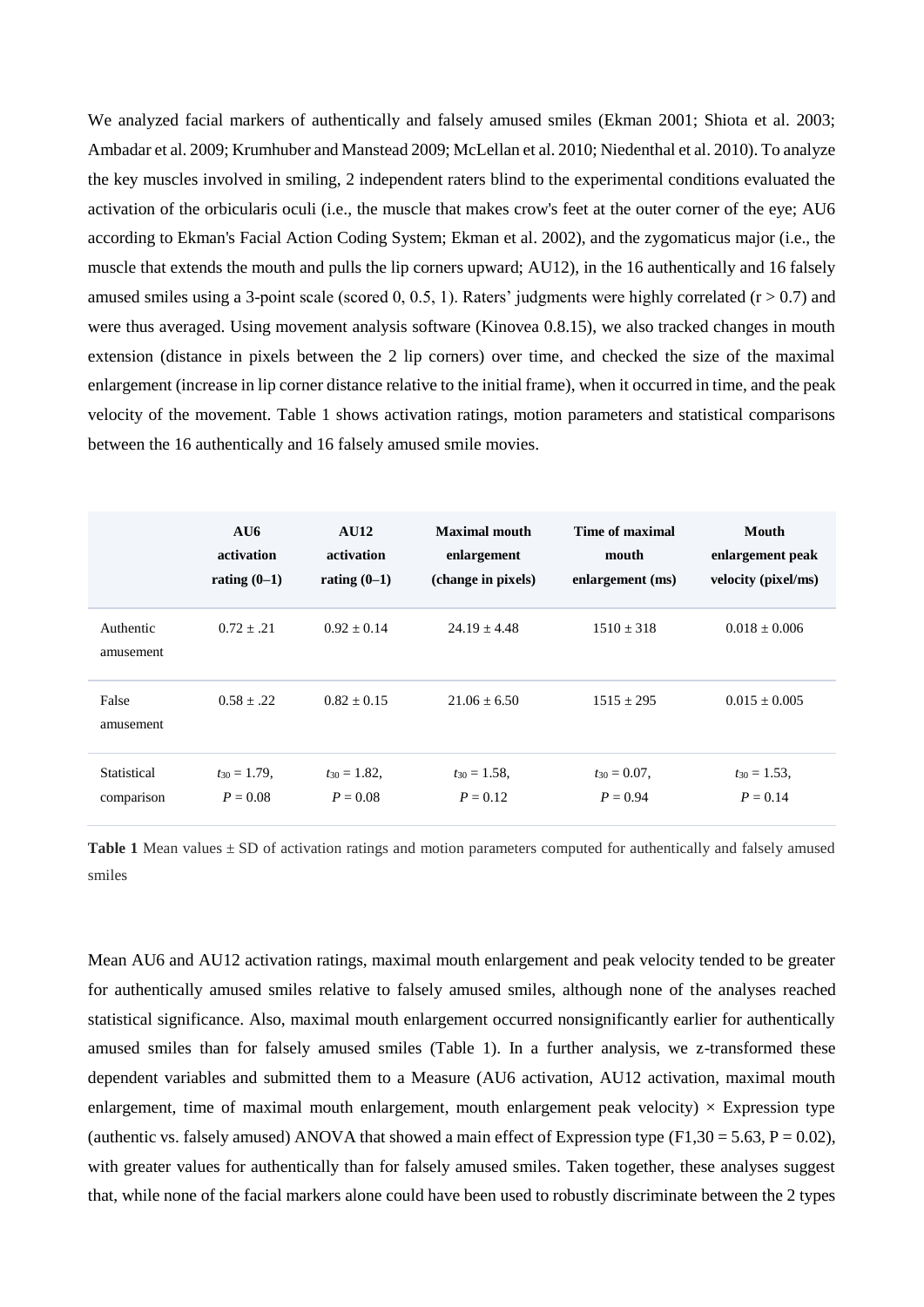of facial expressions, observers could have used a combination of the different markers to infer amusement authenticity (for similar conclusions, see Abe et al. 2002; Niedenthal et al. 2010).

# **Experimental Tasks**

In the EA task (Fig. 1A), participants were presented with authentic and falsely amused smile movies and asked to monitor the social target's expression to explicitly infer what she/he truly felt (i.e., authentic amusement, no amusement). To rule out that any change in EA task performance could have been due to nonspecific effects of rTMS, we also assessed participants' performance on a difficulty-matched nonsocial (NS) control task (Fig. 1B) using the same set of stimuli used in the EA task. Similarly to the EA task, the NS task required participants to constantly monitor the social target's face, particularly the eye and mouth regions (which are critical for discriminating between real and fake expressions of amusement; Ekman 2001; Shiota et al. 2003; Ambadar et al. 2009; Krumhuber and Manstead 2009; McLellan et al. 2010; Niedenthal et al. 2010). However, in contrast to the EA task, the NS task required participants to judge spatial features of the observed expressions (i.e., whether a white bar presented for 350 ms at the end of each clip was located below or above the social target's eye or mouth corners), rather than empathically understanding whether these expressions were associated with authentic amusement or not (Fig. 1B,D).



**Figure 1.** Schematic representation of the experimental paradigm. (*A*) In the EA task, participants were asked to judge whether or not the smiling social target was feeling authentic amusement. (*B*) In the NS task, participants had to judge whether the white bar appeared above or below the social target's mouth/eye (above the mouth in the example). (*C*) In both tasks, a continuous 6 Hz train of 12 pulses of rTMS or electrical stimulation was applied at the onset of the movies. (*D*) Example image showing (in red) the possible locations of the white bar relative to the social target's mouth and eye.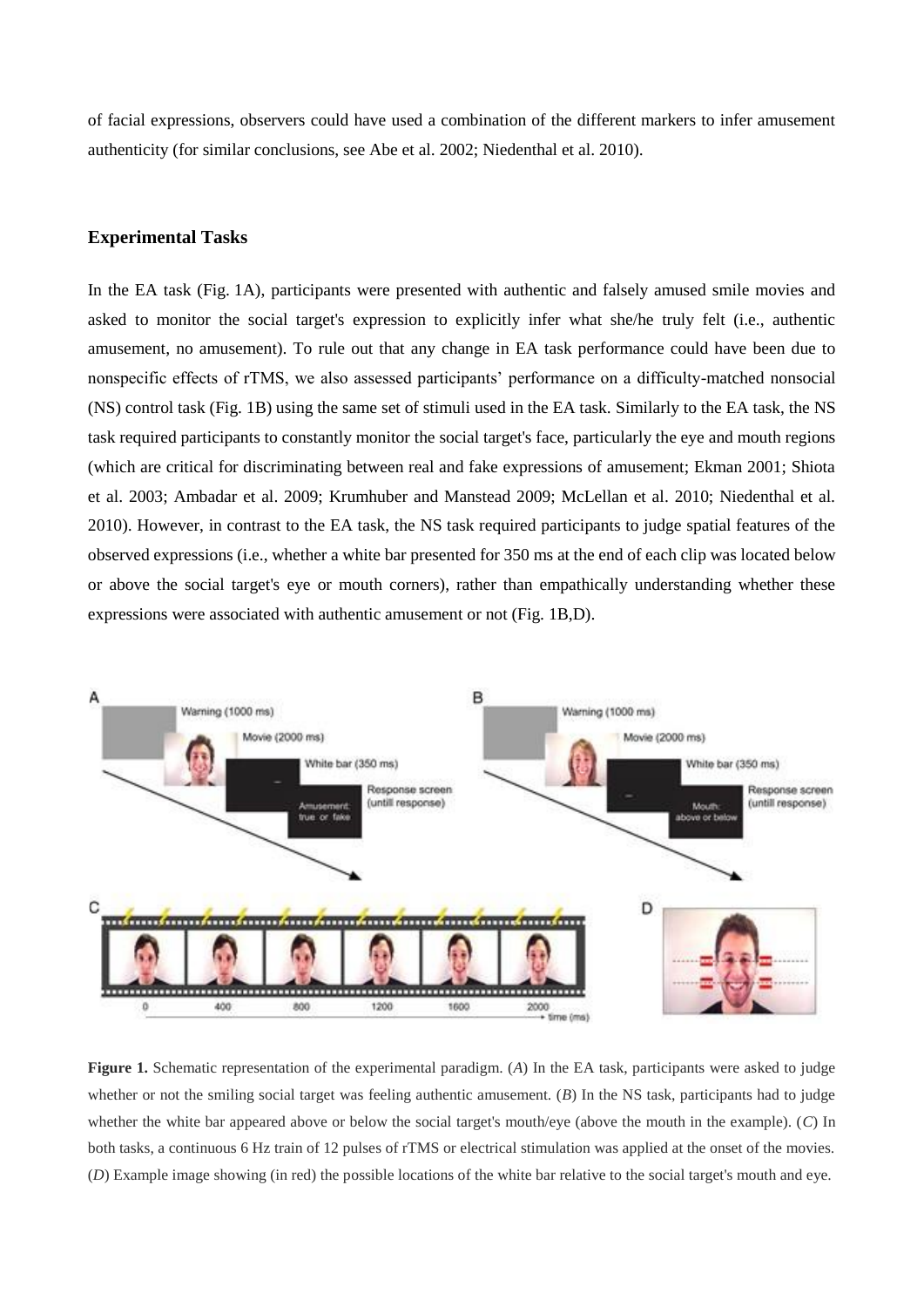# **Procedure**

Custom software (written in C#) was used to control the video clip sequence and trigger TMS or electrical stimulation. For the rTMS experiments, participants were initially tested in electrophysiological and neuronavigation sessions in which rTMS intensity and coil position over the scalp were determined, respectively (see below). Then, participants were presented with task instructions and an example of the trial structure. Each subject performed the EA and NS tasks in 2 separate sessions presented in a counterbalanced order. For each task, 2 blocks of 16 active rTMS trials and 2 blocks of 16 sham rTMS trials were performed in an ABBA/BAAB counterbalanced order (i.e., active-sham-sham-active or sham-active-active-sham). After each block, a break of ~1 min was allowed. A break of ~5 min was allowed between the 2 sessions.

In both tasks, each trial started with a gray screen (1000 ms) followed by the video clip (2000 ms). After the clip, a white bar (24  $\times$  1 pixels subtending  $0.72 \times 0.03^{\circ}$  of visual angle) appeared on a black screen (350 ms), followed by a response screen (presented until response). Participants provided their response by pressing one of 2 keys on the keyboard. They were asked to answer as accurately as possible, using the index and middle fingers of the right hand (ipsilateral to the target stimulation site). After the keypress, the response screen was replaced by a black screen (intertrial interval: 7000–9000 ms).

On each trial, a time-locked single train of subthreshold 6 Hz rTMS (12 pulses) was administered using a figure-of-eight coil (diameter: 70 mm) connected to a Magstim Rapid2 stimulator (Magstim). The coil was placed over a target brain region that differed by participant group (IFG, SI, mPFC or TPJ). The rTMS train lasted 2 s. It was administered at the onset of the movie and thus covered its entire duration (Fig. 1C). The stimulation intensity corresponded to 90% of the resting motor threshold (rMT) (see below). During active rTMS blocks, the intersection of the coil was placed tangentially to the scalp and directly above the scalp location of the target region. Sham rTMS blocks were performed by tilting the coil at 90° over the same target region, to provide some scalp sensations and TMS sounds similar to active stimulation but without inducing a current in the brain.

Since online rTMS may cause slight activations of facial muscles, and altering facial mimicry can impair visual recognition of positive expressions (Oberman et al. 2007; Wood et al. 2016), we performed a peripheral site (PS) control experiment. In the PS experiment, we directly stimulated participants' face using electric pulses. Specifically, we stimulated the right masseter muscle by applying a time-locked single train of 6 Hz electrical square wave pulses (pulse duration: 0.2 ms), thus mimicking the stimulation frequency used in the rTMS experiments. Ag-AgCl surface electrodes connected to a DS7A Digitimer Constant Current Stimulator (Digitimer) were placed between the condyle and the coronoid process of the mandible, immediately below the zygomatic process. Electrode position and stimulation intensity were individually adjusted to evoke facial contractions that were visually similar to those evoked by active rTMS (mean intensity =  $0.41$  mA, SD =  $0.06$ ).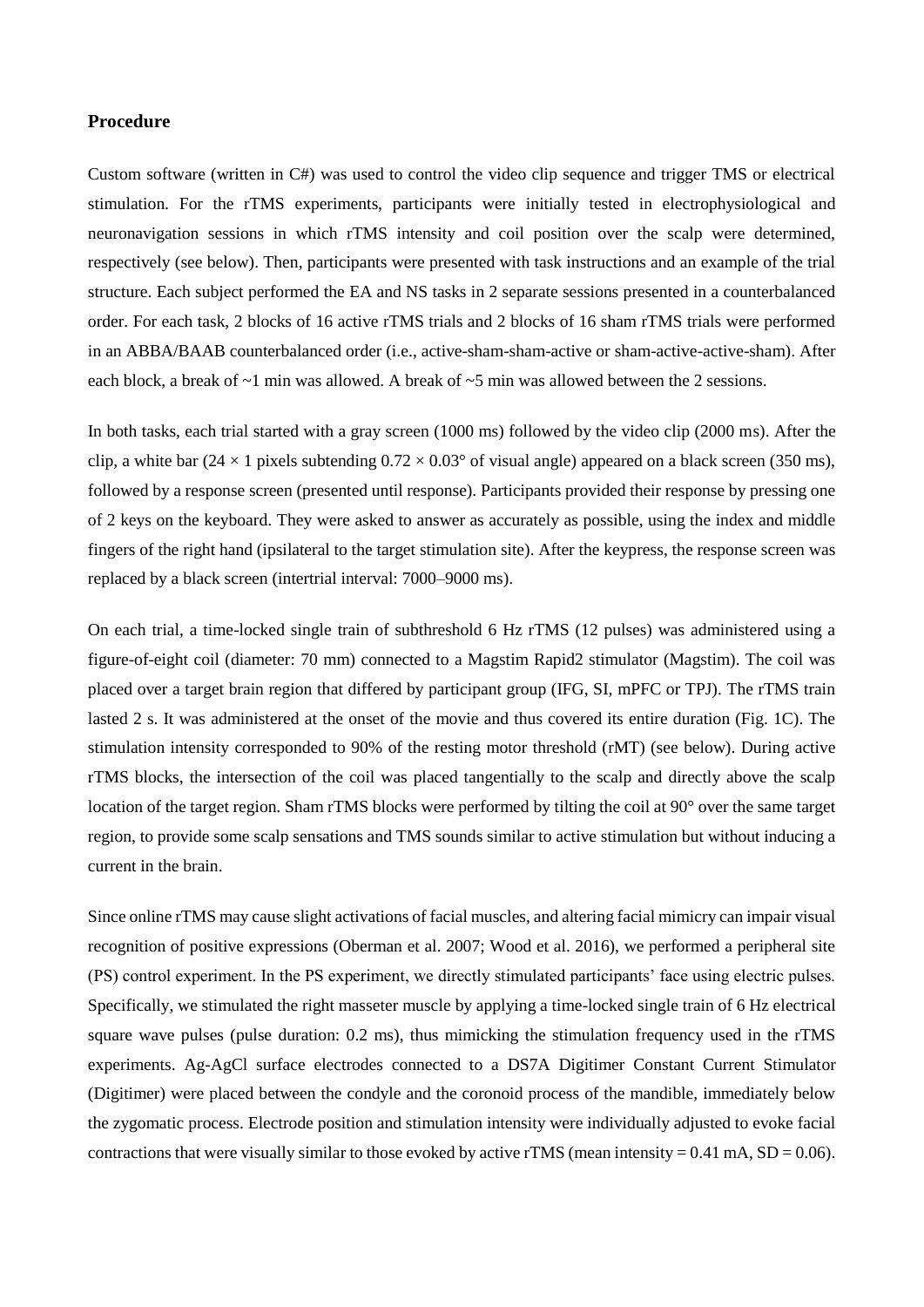For each task, 2 blocks of 16 active stimulation trials and 2 blocks of nonstimulation (control) trials were performed in an ABBA/BAAB counterbalanced order.

At the end of the experimental session, participants in the TMS or PS experiments were asked to provide subjective unpleasantness ratings of the sensations caused by the magnetic or electrical stimulation, using a 5 point Likert scale ranging from 1 ("not unpleasant at all") to 5 ( "extremely unpleasant").

### **Electrophysiological and Neuronavigation Sessions**

To set rTMS intensity, the rMT was estimated for all participants in a preliminary phase of the experiment using standard procedures (Rossi et al. 2009). Motor-evoked potentials (MEPs) induced by stimulation of the right motor cortex were recorded from the left first dorsal interosseous (FDI) by means of a Biopac MP-35. Electromyography (EMG) signals were band-pass filtered (30–500 Hz) and digitized (sampling rate: 5 kHz). Pairs of Ag-AgCl surface electrodes were placed in a belly-tendon montage with a ground electrode on the wrist. The intersection of the coil was placed tangentially to the scalp with the handle pointing backward and laterally at a 45° angle away from the midline. The rMT was defined as the minimal intensity of stimulator output that produces MEPs with an amplitude of at least 50 μV in the FDI with 50% probability (Rossini et al. 2015).

Each brain area was individually targeted using image-guided neuronavigation. The coil position was identified on each participant's scalp using the SofTaxic Navigator System (Electro Medical Systems). Skull landmarks (nasion, inion and 2 preauricular points) and ~80 points providing a uniform representation of the scalp were digitized by means of a Polaris Vicra digitizer (Northern Digital), as in our previous research (Avenanti et al. 2007, 2012, 2013a; Tidoni et al. 2013; Jacquet and Avenanti 2015). An individual estimated magnetic resonance image (MRI) was obtained for each subject through a 3D warping procedure that fits a high-resolution MRI template with the participant's scalp model and craniometric points. This procedure has been proven to ensure a global localization accuracy of roughly 5 mm, a level of precision closer to that obtained using individual MRIs than can be achieved using other localization methods (Carducci and Brusco 2012).

Stimulation sites were identified on the basis of previous fMRI studies, using the SofTaxic Navigator (IFG, SI and TPJ) or established anatomical methods (mPFC). For IFG, SI and TPJ, Talairach coordinates of target regions and corresponding scalp projections were automatically estimated by the SofTaxic Navigator from the MRI-constructed stereotaxic template. When necessary, coordinates in Talairach space were obtained by converting MNI coordinates reported in previous studies using GingerALE 2.3.1. To target sensorimotor regions, we selected Talairach coordinates corresponding to the cortical face representations in premotor and somatosensory sites. The IFG scalp site was localized based on the following coordinates:  $x = 47$ ,  $y = 8$ ,  $z =$ 28, which were identified on the basis of previous fMRI meta-analyses exploring activations associated with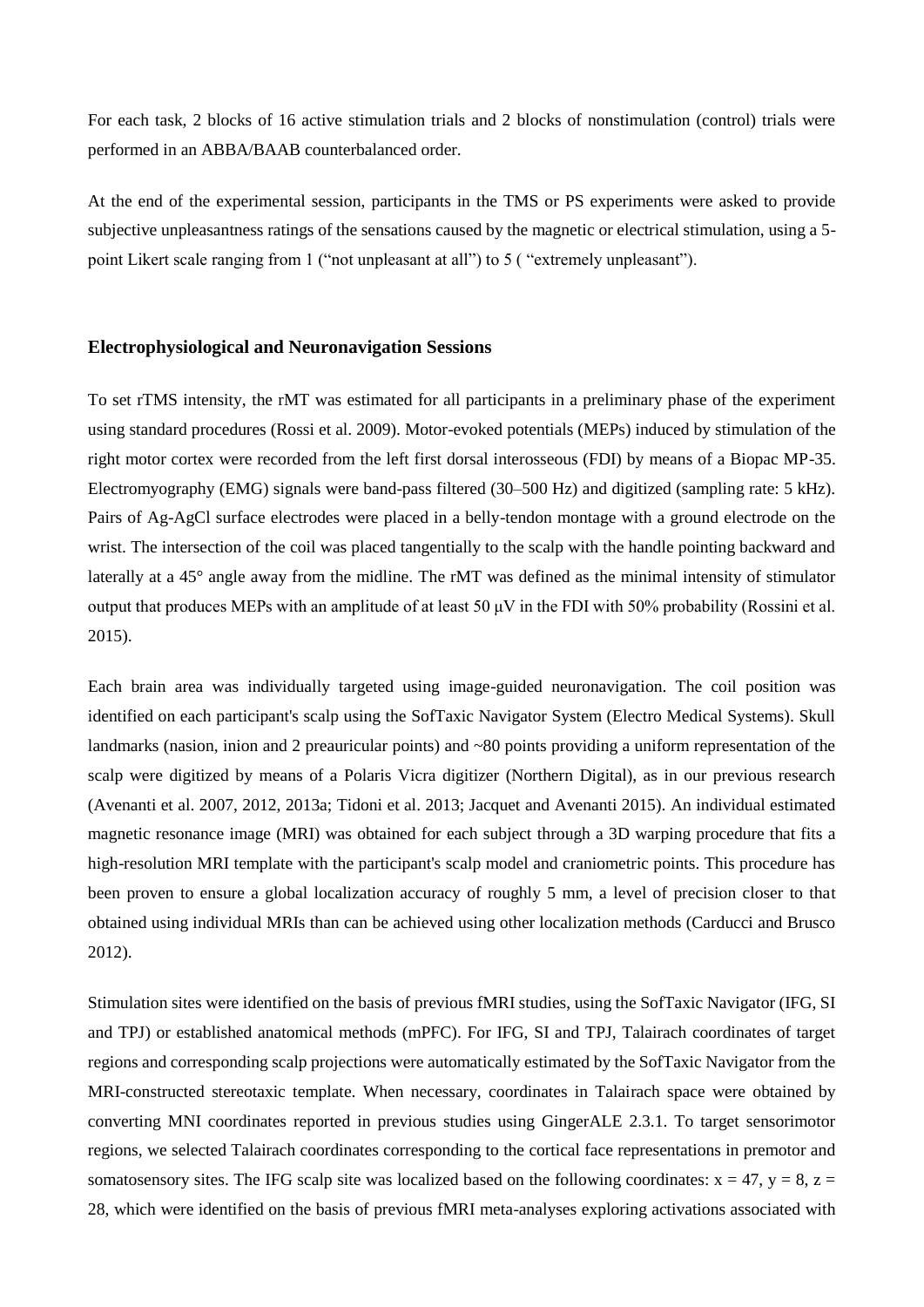the execution and/or observation of facial movements and emotional expressions (Molenberghs et al. 2009; Caspers et al. 2010; Grosbras et al. 2012). The S1 site was identified based on the following coordinates:  $x =$ 56, y =  $-16$ , z = 40, corresponding to the face representation in the postcentral gyrus (Huang and Sereno 2007; Dresel et al. 2008; Kopietz et al. 2009; Holle et al. 2013).

Key nodes of the mentalizing network were identified as follows: the mPFC site was identified at one-third of the distance between the nasion and the inion on the midline between the left and the right preauricular points, as in previous TMS studies (Harmer et al. 2001; Mattavelli et al. 2011, 2013). The right TPJ site was localized based on the following coordinates:  $x = 51$ ,  $y = -54$ ,  $z = 21$ , which were identified on the basis of neuroimaging studies exploring areas related to theory of mind and mentalizing (van Overwalle and Baetens 2009; Mar 2011; Bzdok et al. 2012).

Locations of scalp regions identified by neuronavigation (IFG, SI, TPJ) or anatomical methods (mPFC) were marked with a pen on each participant's head and used to place the rTMS coil. Then, individual Talairach coordinates corresponding to the projection of the targeted scalp sites on the surface of the MRI-constructed stereotaxic template were automatically estimated through the neuronavigation system. These estimated coordinates indicate the most superficial cortical site where rTMS effects are expected to be maximal. Brain surface coordinates were converted to MNI space (using GingerALE 2.3.1) for visualization with the MRIcron software (MRIcron/NPM/dcm2nii). Figure 2 illustrates the estimated group mean MNI surface coordinates.

### **Data Analysis**

Behavioral data were processed offline. Accuracy on each task (EA, NS) was converted into measures of sensitivity (d') and response bias (β) in accordance with signal detection theory (Macmillan and Creelman 1991) for each stimulation type (active, control) and stimulation site (SI, IFG, TPJ, mPFC, PS). For the EA task, 2 types of responses were scored as correct: a "fake" response to a false expression of amusement (hit) and a "true" response to an authentic expression of amusement (correct rejection). Two types of responses were scored as incorrect: a "fake" response to an authentic expression (false alarm) and a "true" response to a fake expression (miss). For the NS task, responses were coded as follows: "above" to a white bar above the mouth or the eye (hit), "below" to a white bar below the mouth or the eye (correct rejection), "above" to a white bar below the mouth or eye (false alarm) and "below" to a white bar above the mouth or eye (miss). Mixed-factor ANOVAs were performed on d' and β with stimulation type (active, sham) as a within-subjects factor and stimulation site (IFG, SI, mPFC, TPJ, PS) as a between-subjects factor. Post hoc analysis was performed using the Newman–Keuls test to correct for multiple comparisons. Partial eta2 was computed as a measure of effect size for the main effects and interactions, whereas repeated measures Cohen's d was computed for post hoc comparisons. To test the robustness of the ANOVA results, we additionally performed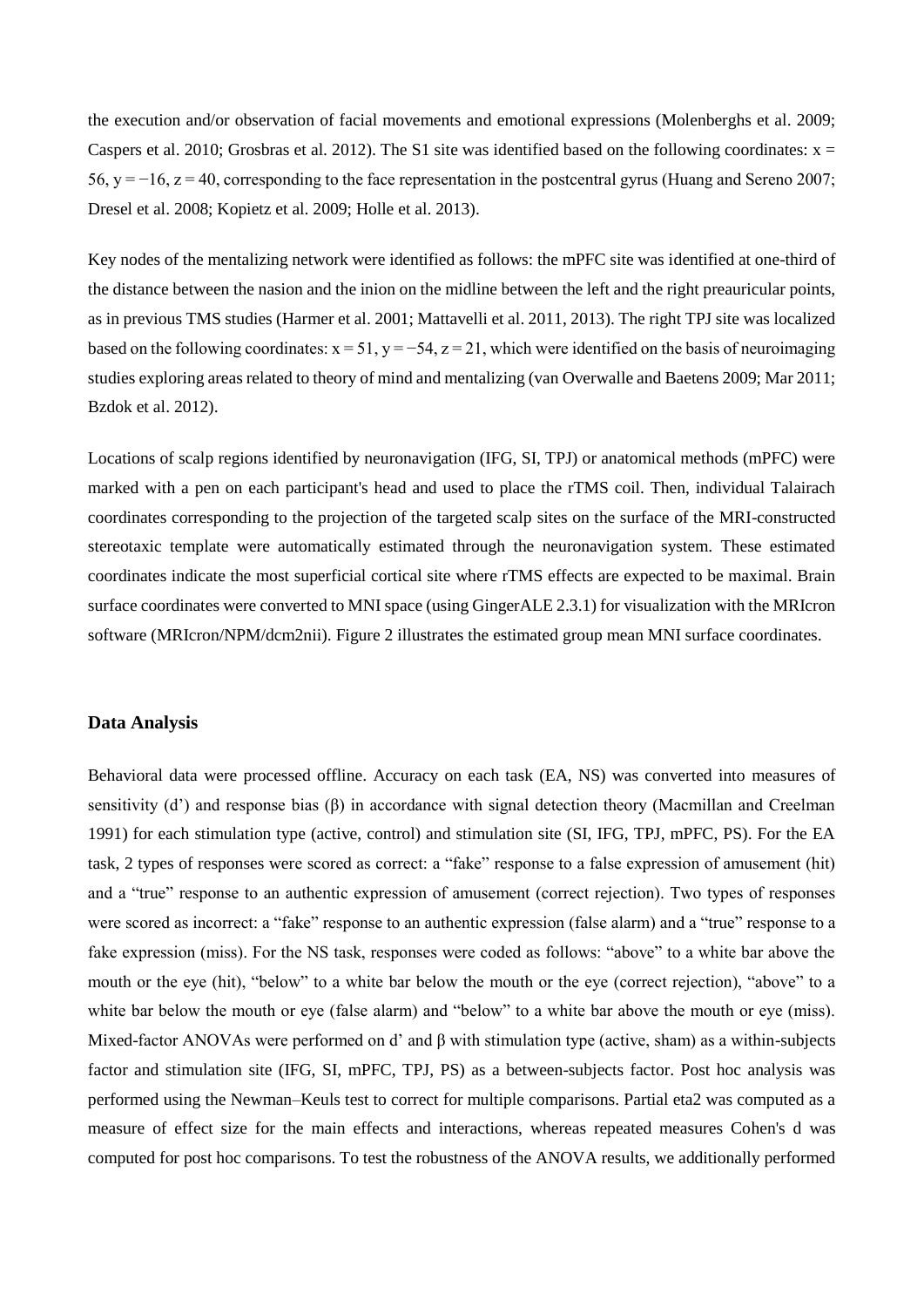Wilcoxon matched-pairs tests to confirm the significance of critical comparisons (i.e., sham vs. active stimulation) across stimulation sites.



**Figure 2.** Schematic representation of the brain stimulation sites reconstructed on a standard template using MRIcron. Talairach coordinates corresponding to the projection of the IFG, SI, mPFC and TPJ scalp sites on the brain surface were individually estimated through the neuronavigation system and then converted to MNI space. Group mean MNI brain surface coordinates  $\pm$  SD for the IFG site were  $x = 62.2 \pm 1.3$ ;  $y = 12.7 \pm 1.3$ ;  $z = 26.3 \pm 2.5$ . Coordinates for the SI were  $x = 64.1 \pm 1.0$ ;  $y = -12.4 \pm 0.9$ ;  $z = 39.6 \pm 1.2$ . Coordinates for the mPFC were  $x = 1.5 \pm 0.7$ ;  $y = 28.2 \pm 5.2$ ; *z* = 32.4 ± 15.6. Coordinates for the TPJ were *x* = 64.3 ± 1.0; *y* = −54.3 ± 1.9; *z* = 24.7 ± 1.7.

# **Results**

# **rTMS Over IFG and SI Interferes with EA Task Sensitivity, not Response Bias**

The stimulation type  $\times$  stimulation site ANOVA conducted on measures of EA task sensitivity (d') revealed significant main effects of stimulation site (F4.75 = 3.02, P = 0.02, Partial eta2 = 0.14) and stimulation type  $(F1,75 = 11.79, P = 0.001,$  Partial eta $2 = 0.14$ ; Fig. 3A). Importantly, these 2 main effects were qualified by a significant two-way stimulation site  $\times$  stimulation type interaction (F4,75 = 4.82, P = 0.001, Partial eta2 =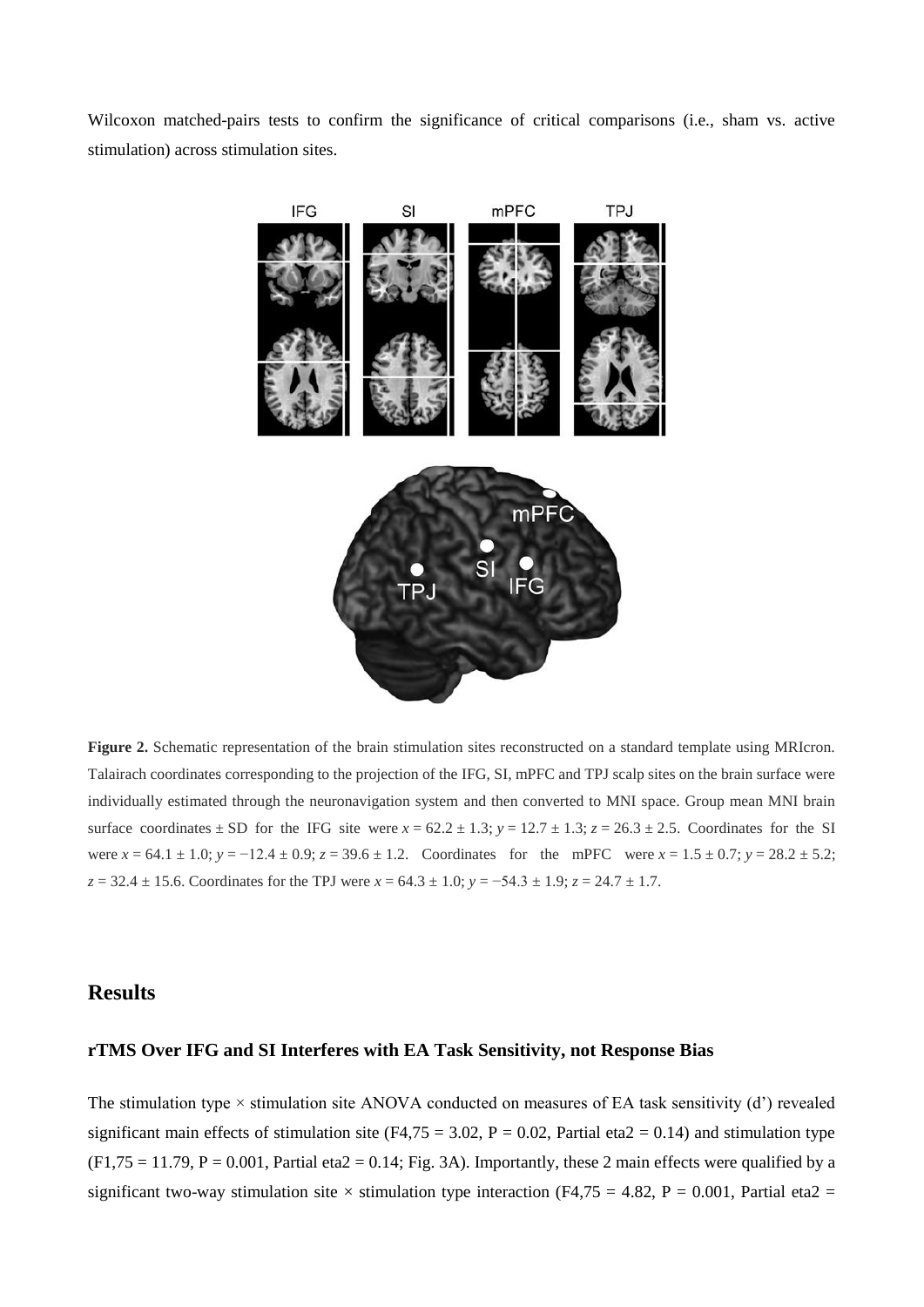0.20). Post hoc analysis showed that the interaction was accounted for by the strong reduction in task sensitivity found in the IFG and SI groups during active rTMS (mean d' value  $\pm$  SD: IFG = 1.20  $\pm$  0.10; SI = 1.07  $\pm$  0.09) compared with sham rTMS (IFG =  $1.81 \pm 0.13$ ; SI =  $1.58 \pm 0.14$ ; all Cohen's d > 0.94, all P < 0.002). No change in sensitivity due to active stimulation was found when stimulating mPFC (sham rTMS:  $1.87 \pm 0.81$ ; active rTMS:  $1.80 \pm 0.65$ ; P = 0.96), TPJ (sham rTMS:  $1.66 \pm 0.18$ ; active rTMS:  $1.65 \pm 0.11$ ; P = 0.96), or the peripheral site (no stimulation:  $1.84 \pm 0.18$ ; active stimulation:  $1.94 \pm 0.14$ ; P = 0.80).



**Figure 3.** (*A*) Mean sensitivity (*d*') in the EA task. Dark-gray and light-gray columns represent control and active stimulation, respectively. Active stimulation of IFG and SI, but not of mPFC, TPJ or PS, reduced sensitivity in the EA task. (*B*) Mean sensitivity (*d*') in the NS task. Dark-gray and light-gray columns represent control and active stimulation, respectively. No change in sensitivity due to active stimulation was observed. Asterisks indicate significant post hoc comparisons ( $P < 0.05$ ). Error bars denote s.e.m.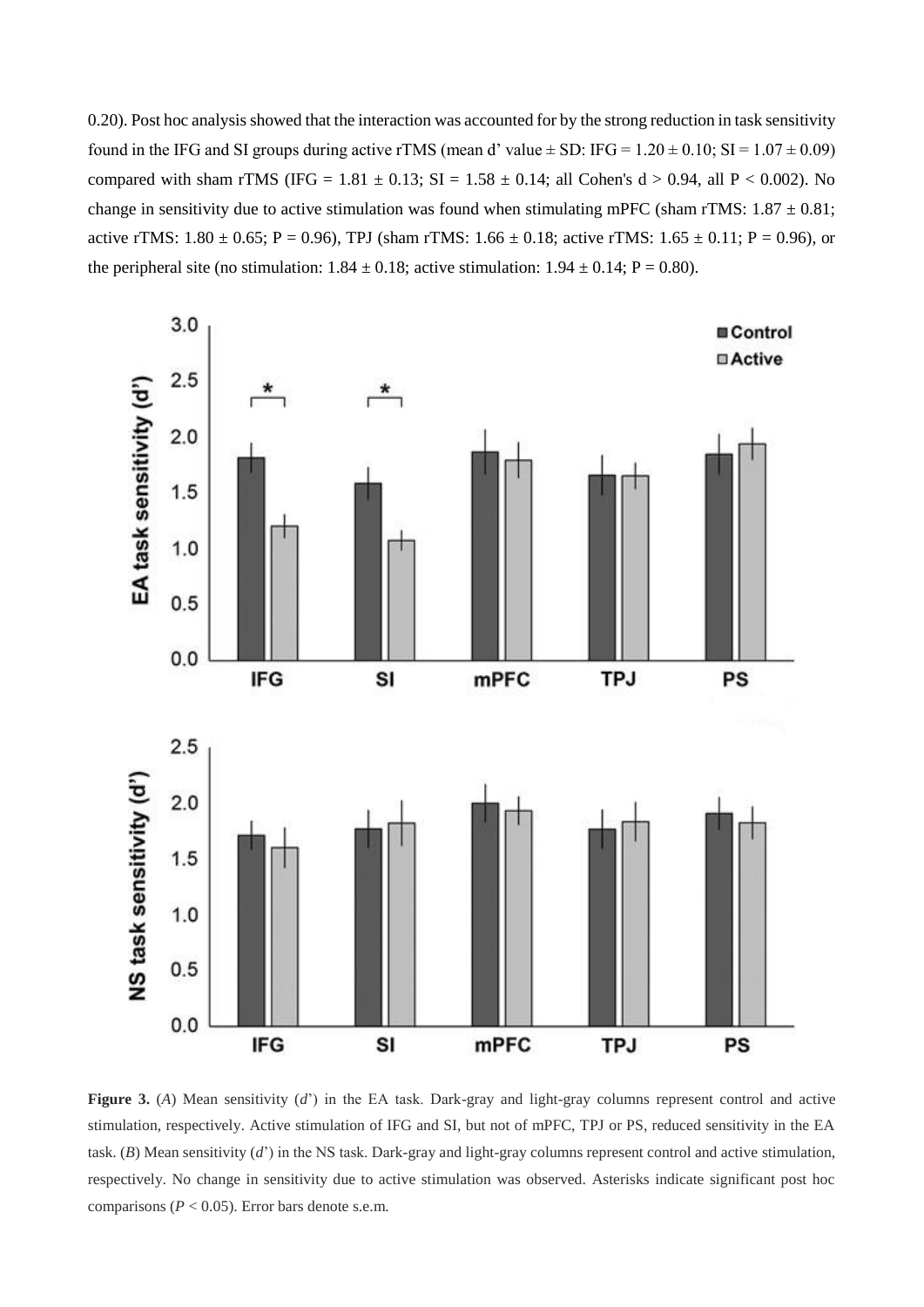The stimulation type  $\times$  stimulation site ANOVA performed on the  $\beta$  index (Table 2) showed no significant no main effects or interactions (all  $F < 2.14$ ,  $P > 0.1$ ), indicating that neither magnetic stimulation of the cortex nor electrical stimulation of the face muscles affected response bias in the EA task.

|         | <b>IFG</b>     |             | <b>SI</b>     |               | mPFC                                                                  |               | <b>TPJ</b>                  |        | <b>PS</b>   |             |
|---------|----------------|-------------|---------------|---------------|-----------------------------------------------------------------------|---------------|-----------------------------|--------|-------------|-------------|
|         | <b>Control</b> | Active      | Control       | Active        | Control                                                               | Active        | Control                     | Active | Control     | Active      |
| EA task | $2.2 + 3.1$    | $1.5 + 0.5$ | $1.2 + 1.2$   | $0.9 \pm 0.3$ | $1.3 \pm 0.6$ $1.2 \pm 0.7$ $1.2 \pm 0.6$ $1.1 \pm 0.6$ $1.5 \pm 1.0$ |               |                             |        |             | $1.3 + 0.9$ |
| NS task | $1.7 + 1.8$    | $1.6 + 1.4$ | $1.7 \pm 1.4$ | $1.9 \pm 1.4$ | $1.9 \pm 1.6$                                                         | $1.8 \pm 1.8$ | $1.6 \pm 1.3$ $1.4 \pm 1.1$ |        | $2.5 + 1.8$ | $1.6 + 1.2$ |

**Table 2.** Mean *β* index ± SD computed for the EA task and the NS task in the control (sham rTMS or no electrical stimulation) and active interference conditions (active rTMS or active electrical stimulation)

The stimulation type  $\times$  stimulation site ANOVA performed on d' for the NS task (Fig. 3B) showed no significant main effects or interactions (all  $F < 0.61$ , P  $> 0.66$ ). A further ANOVA performed on the  $\beta$  index (Table 2) showed no main effects or interactions (all  $F < 1.51$ ,  $P > 0.22$ ).

Thus, performance on the NS task was not affected by interference with sensorimotor regions, the mentalizing network, or peripheral facial muscles. This suggests that rTMS over sensorimotor regions did not simply impair visual processing of facial stimuli but specifically worsened the ability to accurately infer mental states based on such processing.

#### **Changes in Task Sensitivity are Selective**

In a further analysis, we directly compared performance on the 2 tasks. A task (EA, NS)  $\times$  stimulation type  $\times$ stimulation site mixed-factor ANOVA on d' showed significant main effects of stimulation type (F1,75 = 5.69,  $P = 0.02$ , Partial eta2 = 0.07) and stimulation site (F4,75 = 2.65, P = 0.04, Partial eta2 = 0.12), a significant two-way task  $\times$  stimulation type interaction (F1,75 = 4.83, P = 0.03, Partial eta2 = 0.06) and, critically, a significant three-way task  $\times$  stimulation type  $\times$  stimulation site interaction (F3,75 = 2.69, P = 0.04, Partial eta2  $= 0.13$ ). This interaction was driven by greater active rTMS interference with EA task performance, relative to NS task performance, in the IFG and SI groups, compared with the mPFC, TPJ and PS groups {[(shamactive)EA − (sham-active)NS]IFG,SI > [(sham-active)EA − (sham-active)NS]mPFC,TPJ,PS; 2 sample t-test,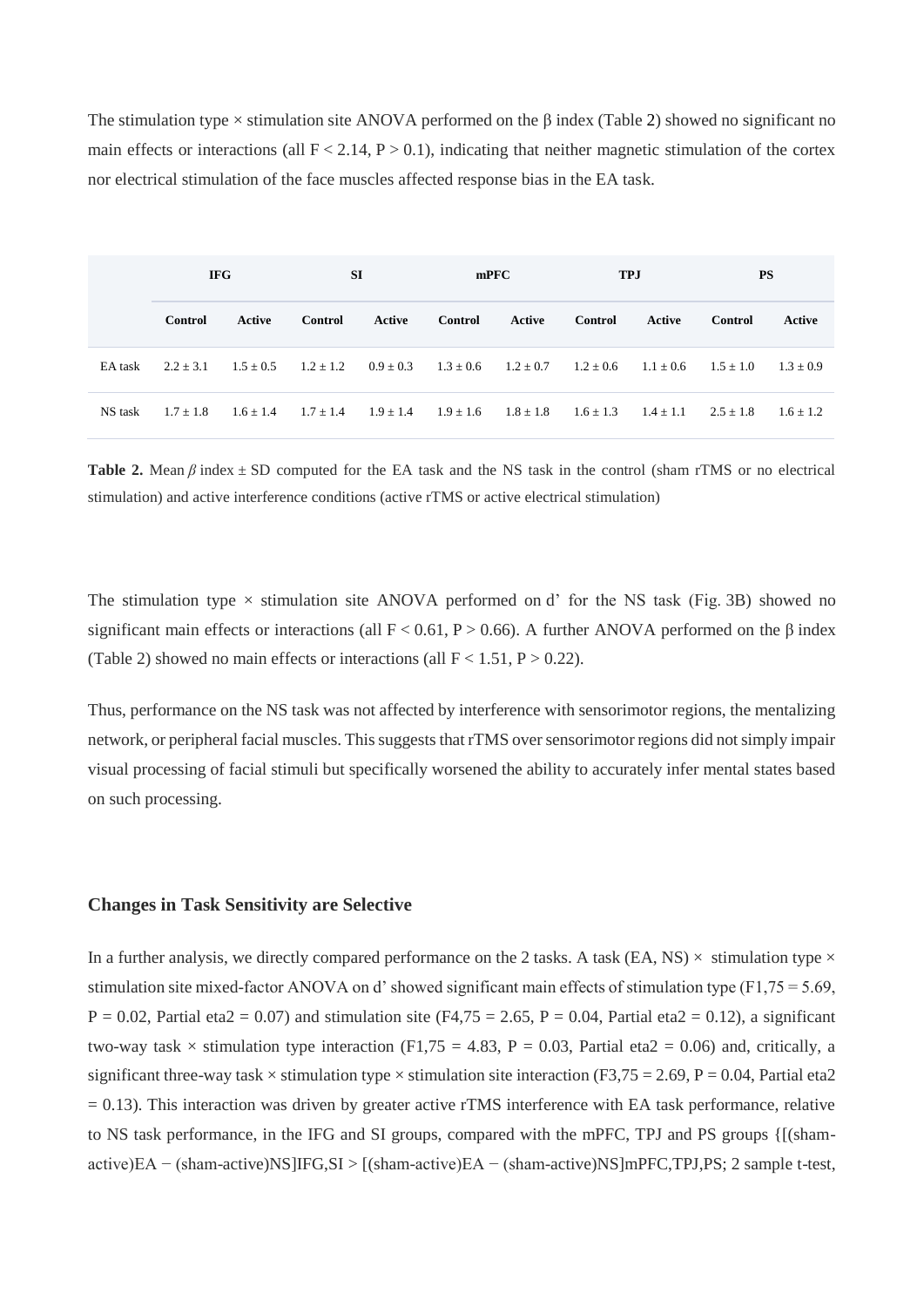$P = 0.002$ . The significance of the triple interaction provided the statistical grounds for carrying out separate stimulation type  $\times$  stimulation site ANOVAs for the 2 tasks (see previous paragraph).

To directly test the interferential effect of rTMS over different brain regions, a stimulation site  $\times$  task mixedfactor ANOVA was conducted on the difference in sensitivity (d') between the sham and active rTMS conditions for each group of participants (Fig. 4). The ANOVA showed no significant main effect of stimulation site (F4,75 = 2.01, P = 0.10), a significant main effect of task (F1,75 = 4.83, P = 0.03, Partial eta2  $= 0.06$ ) and, most importantly, a significant stimulation site  $\times$  task interaction (F4,75 = 2.69, P = 0.04, Partial eta2 = 0.13). Greater interference with EA task performance was obtained with IFG (0.61  $\pm$  0.45) and SI stimulation (0.51  $\pm$  0.57) than with mPFC (0.07  $\pm$  0.69), TPJ (0.01  $\pm$  0.51), and PS (-0.09  $\pm$  0.63) stimulation (all Cohen's  $d > 0.69$ , all  $P < 0.042$ ) which in turn did not differ from one another (all  $P > 0.63$ ). Statistically comparable interferential effects were found for EA task performance when stimulating IFG and SI ( $P = 0.64$ ). These interferential effects were greater for the EA task than for the NS task when stimulating the same regions (all Cohen's  $d > 0.74$ ,  $P < 0.013$ ). No significant effects were found for the NS task (all  $P > 0.49$ ).



**Figure 4.** Interferential effect of active relative to control stimulation on sensitivity (d') in the EA (dark-gray) and NS (light-gray) tasks. Positive values indicate greater interference with task performance. Greater EA interference was obtained with IFG and SI stimulation relative to mPFC, TPJ, and PS stimulation. No similar effects were found for the NS task. Asterisks indicate significant post hoc comparisons (P < 0.05). Error bars denote s.e.m.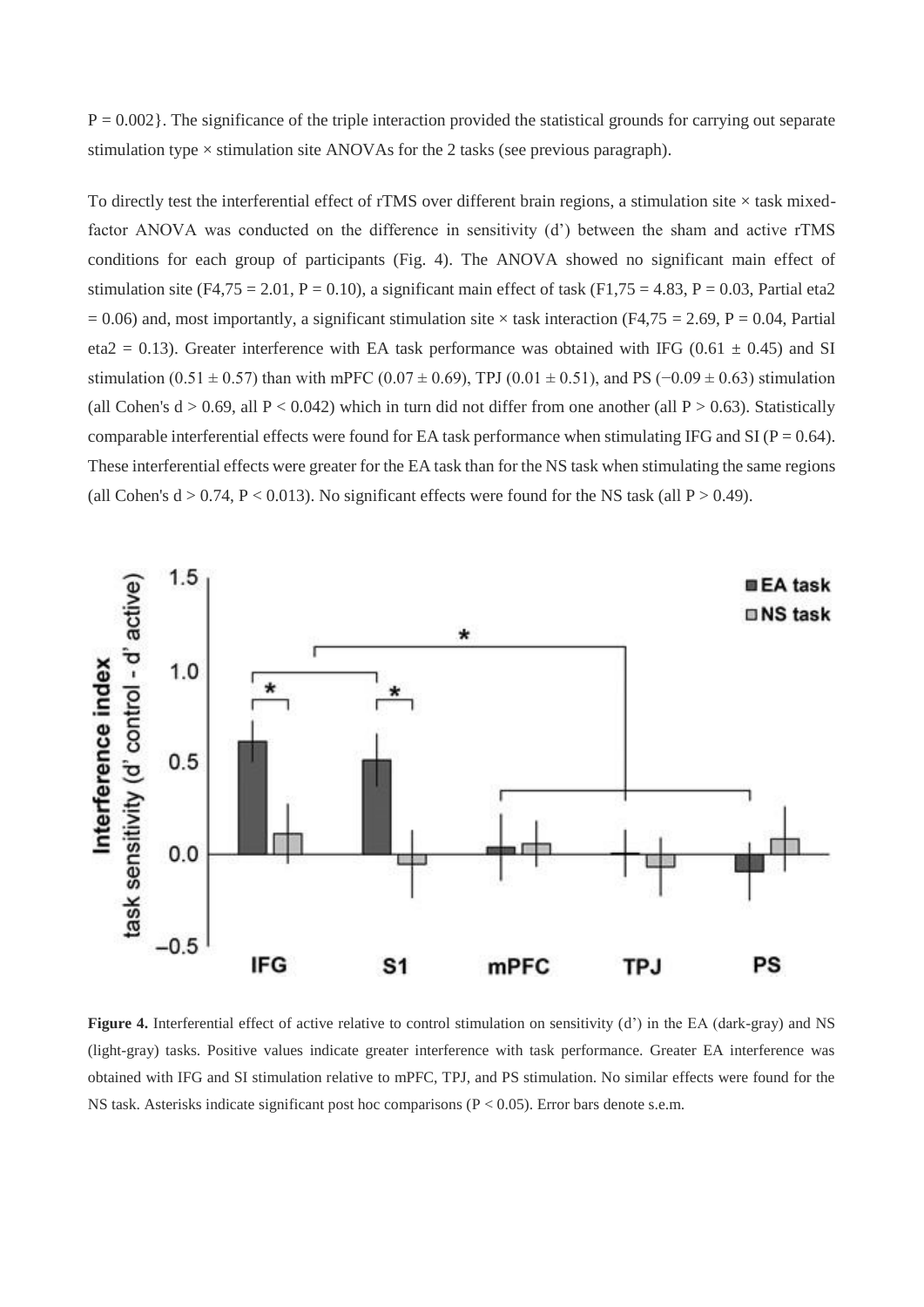To ensure that any interferential effects of rTMS were not due to speed-accuracy trade-offs, we also analyzed response times (RTs) in the 2 tasks (Table 3). The task  $\times$  stimulation type  $\times$  stimulation site ANOVA performed on RTs revealed no main effects or interactions (all  $F < 1.42$ ,  $P > 0.23$ ), ruling out any speedaccuracy trade-offs.

|         | <b>IFG</b> |           | <b>SI</b> |           | mPFC      |           | <b>TPJ</b>     |           | <b>PS</b> |           |
|---------|------------|-----------|-----------|-----------|-----------|-----------|----------------|-----------|-----------|-----------|
|         | Control    | Active    | Control   | Active    | Control   | Active    | <b>Control</b> | Active    | Control   | Active    |
| EA task | $665 \pm$  | $689 +$   | $659 \pm$ | $633 \pm$ | $730 \pm$ | $712 \pm$ | $756 \pm$      | $721 \pm$ | $689 \pm$ | $689 +$   |
|         | 281        | 240       | 200       | 191       | 243       | 227       | 349            | 295       | 213       | 246       |
| NS task | $727 +$    | $675 \pm$ | $670 \pm$ | $651 \pm$ | $699 \pm$ | $735 \pm$ | $712 \pm$      | $705 \pm$ | $668 \pm$ | $682 \pm$ |
|         | 322        | 256       | 230       | 233       | 247       | 255       | 348            | 356       | 235       | 179       |

**Table 3.** Mean  $RTs \pm SD$  computed for the EA task and the NS task in the control (sham rTMS or no electrical stimulation) and active interference conditions (active rTMS or active electrical stimulation)

# **Ruling Out Nonspecific Effects**

Finally, we performed a series of control analyses to test the influence of nonspecific effects. We checked whether the unpleasantness of the stimulation could explain our results. A one-way ANOVA on unpleasantness ratings showed no significant effect of stimulation site (F4,75 = 2.06, P = 0.1; see Table 4). Adding these ratings as covariates in the preceding analyses (d', β, RTs) did not change the pattern of statistical results reported above and revealed no main effects of or interactions with the covariate.

| <b>IFG</b> | <b>SI</b> | mPFC TPJ                                                              | <b>PS</b> |
|------------|-----------|-----------------------------------------------------------------------|-----------|
|            |           | $3.0 \pm 1.3$ $2.3 \pm 0.9$ $2.1 \pm 0.5$ $2.4 \pm 1.2$ $2.6 \pm 0.8$ |           |

**Table 4** Mean subjective ratings  $\pm$  SD of the unpleasantness felt during active brain stimulation (active rTMS over IFG, S1, mPFC and TPJ) or peripheral stimulation (electrical stimulation of the PS)

In a series of analyses restricted to the four rTMS groups (IFG, SI, mPFC, and TPJ), we checked the influence of rTMS intensity. Values of rMT (mean  $\pm$  SD) were not statistically different across the four rTMS groups, although there was a nonsignificant trend (IFG group: 55  $\pm$  4%; S1 group: 59  $\pm$  6%; mPFC group: 48  $\pm$  4%; TPJ group:  $57 \pm 8\%$ ; F3,60 = 2.53, P = 0.07). To rule out that rTMS intensity affected our results, we first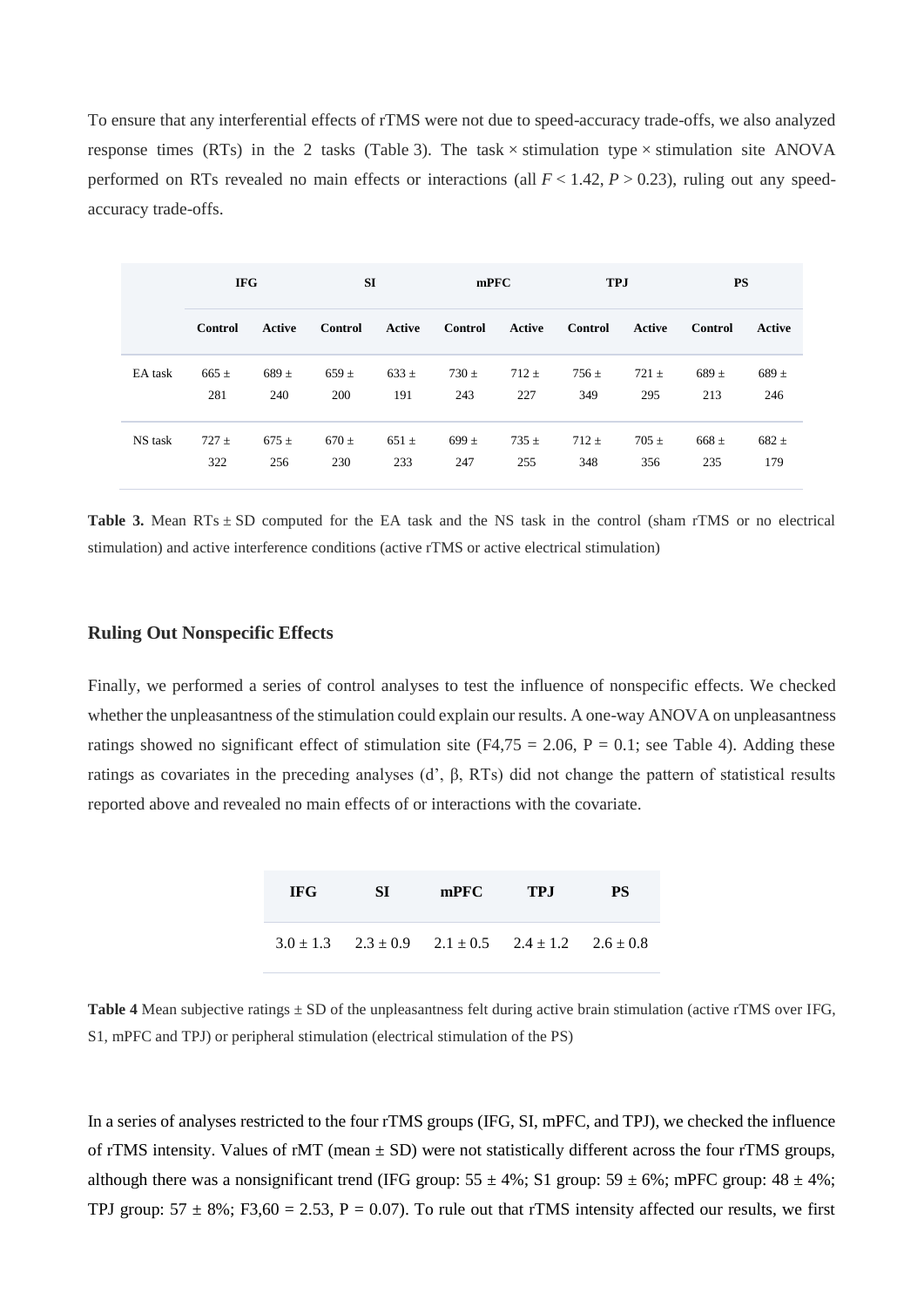repeated all the previously reported mixed factors ANOVAs on d', β, and RTs, focusing only on the 4 rTMS groups, and fully replicated the pattern of statistical results reported above for the rTMS groups. Then, we entered stimulation intensity as a covariate (alone or in combination with unpleasantness ratings) in the same analyses and found no influence of such covariate(s).

#### **Nonparametric Control Analyses of Task Performance**

The main analyses indicated that EA task sensitivity (d') was strongly affected by rTMS over IFG and SI, as shown by the large effect sizes of the critical comparisons (active vs. control stimulation). Although d' values were normally distributed (Shapiro Wilk tests: all  $P > 0.18$ ), to further show the robustness of our findings, we additionally performed nonparametric analyses on the critical comparisons.

Wilcoxon matched-pairs tests performed on d' values in the EA task confirmed the significance of the critical comparisons for the IFG and SI groups (all  $P < 0.0097$ ), whereas the same comparisons were not significant for the mPFC, TPJ, or PS groups (all  $P > 0.53$ ). No significant comparisons were found for the NS task across groups (all  $P > 0.36$ ).

Additionally, confirming the results of the parametric analyses, Wilcoxon matched-pairs tests performed on the β index (Table 2) and RTs (Table 3) showed no significant differences between active and control stimulations across tasks and groups (all  $P > 0.36$ ).

# **Discussion**

Sensorimotor and mentalizing networks have often been conceptualized as supporting mutually exclusive mechanisms for social perception and empathy. However, recent theoretical (Keysers and Gazzola 2007; Uddin et al. 2007; Zaki et al. 2012; Lamm and Majdandžić 2015) and empirical (Wheatley et al. 2007; Zaki et al. 2009; Lombardo et al. 2010; Redcay et al. 2010; Schippers et al. 2010; Wolf et al. 2010; Lamm et al. 2011; Spunt and Lieberman 2013; Raz et al. 2014) work suggests that both networks are recruited during complex social tasks and could provide routes to understanding others. Therefore, a central aim of neuroscience is to clarify the circumstances in which these networks are critical for social cognition (Mitchell 2009; Zaki et al. 2012; Avenanti et al. 2013b).

This is particularly relevant for the development of mechanistic models of EA (i.e., the ability to accurately recognize and understand what another individual is experiencing; Ickes and Stinson 1990; Levenson and Ruef 1992; Ickes 1997; Zaki et al. 2008, 2009), but also for empathy in general, as sensorimotor and cognitive processes underlying EA are supposed to provide a key mechanism for evoking affective sharing processes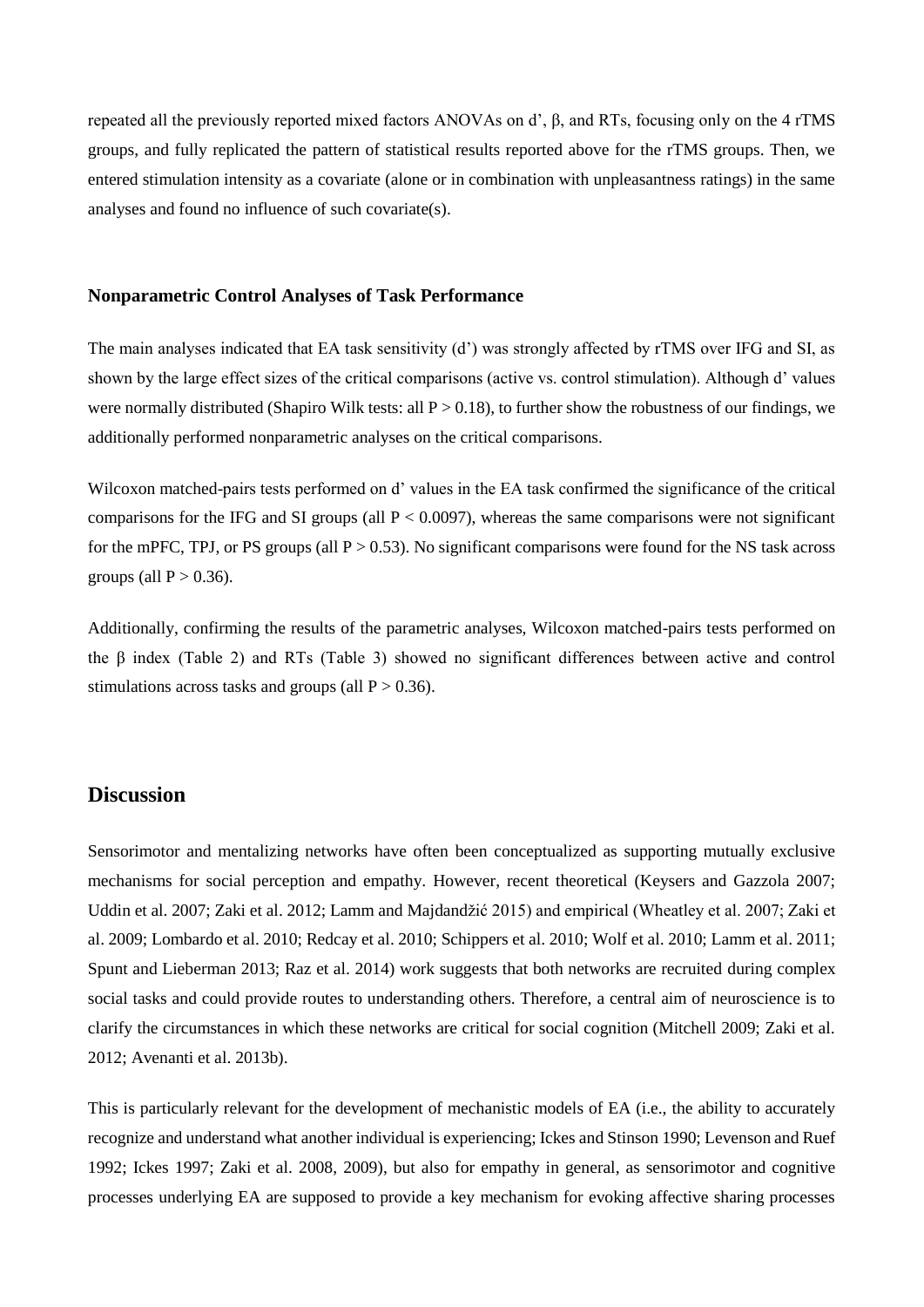underlying empathic responses (Preston and de Waal 2002; Singer and Lamm 2009; Batson 2011; Decety et al. 2012; Bird and Viding 2014; Zaki 2014). Previous empathy research has established a close link between vicarious experiences of the emotions felt by others and neural activity in affective brain regions like the anterior insula and the anterior midcingulate cortex (Wicker et al. 2003; Singer et al. 2004; Jabbi and Keysers 2008; Fan et al. 2011; Lamm et al. 2011; see in particular Corradi-Dell'Acqua et al. 2011; Rütgen et al. 2015a, 2015b; Zaki et al. 2016 for recent advancements supporting a simulative account of affective sharing).

Yet, multiple mechanisms are likely involved in EA, possibly depending on task demands and the information available to make inferences about what other people are feeling.

In the present study, we provide causal evidence that sensorimotor networks, more so than mentalizing networks, play a crucial role in evaluating the authenticity of observed smiles. We designed a new EA task adapted from previous psychological and neuroscientific research (Ickes and Stinson 1990; Levenson and Ruef 1992; Ekman 2001; Shiota et al. 2003; Zaki et al. 2008; Ambadar et al. 2009; Krumhuber and Manstead 2009; McLellan et al. 2010; Tidoni et al. 2013) and used rTMS to test whether sensorimotor (IFG and SI) and mentalizing areas (mPFC and TPJ) are necessary for drawing explicit inferences about the amusement supposedly felt by smiling social targets.

We observed that active rTMS administered over the observer's face representation in the IFG and SI, but not over the mPFC or TPJ, disrupted EA. Thus, the reduction in EA performance was not due to nonspecific effects of rTMS, but to interference with fronto-parietal regions involved in controlling and sensing facial movements. A further control experiment also ensured that the reduction in EA was not due to the peripheral interference with facial muscles indirectly caused by rTMS. Indeed, direct electrical stimulation of facial muscles (PS stimulation) did not affect EA. Thus, the reduction in EA performance was due to cortical sensorimotor interference. Our signal detection approach demonstrated that the EA disruption consisted of a pure reduction in participants' sensitivity to the authenticity of amused expressions, rather than a change in participants' response bias. Further analyses ruled out that the decrease in sensitivity was caused by a trade-off in which participants achieved faster RTs by sacrificing accuracy. Moreover, differences in stimulation unpleasantness or rTMS intensity could not explain the results.

Remarkably, no change in performance due to sensorimotor (or mentalizing network) interference was found in a difficulty-matched NS task requiring participants to monitor the social target's expression but not to explicitly infer amusement authenticity. Thus, the reduction in EA performance did not simply reflect impaired low-level processing of the social target's facial movements (i.e., the emotion expression), but, rather, a disruption of explicit inferences about the covert mental state underlying those movements (i.e., the social target's emotional feeling). These findings highlight, for the first time, the functional relevance of IFG and SI to accurate recognition of the authenticity of amused expressions, and thus suggest a grounding of EA in sensorimotor networks.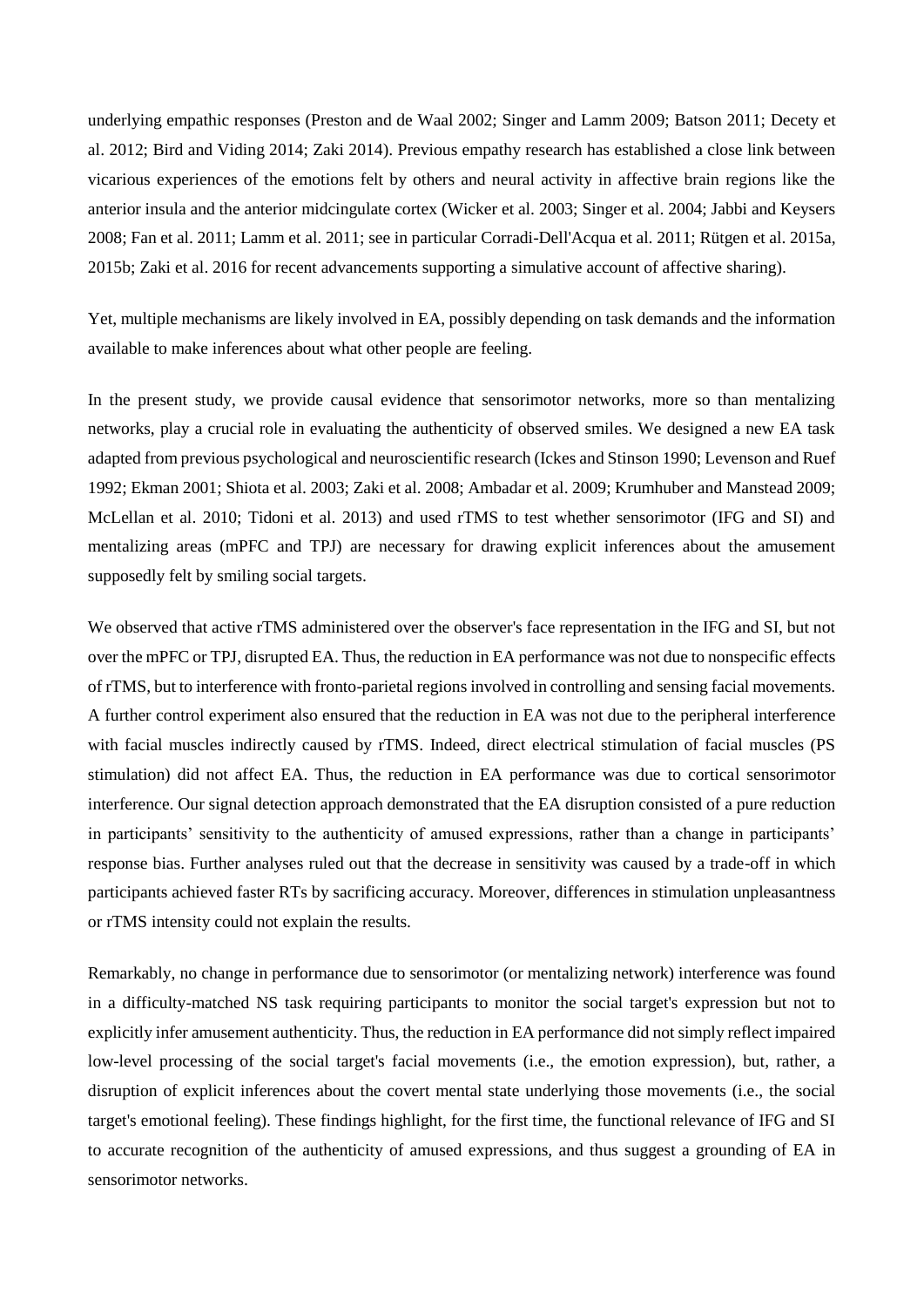# **From Neural Correlates to Neural Bases of EA**

Mounting evidence suggests that both sensorimotor and mentalizing networks are engaged during EA tasks (Zaki et al. 2009; Harvey et al. 2013), although none of these studies have used causal methods to establish the neural bases for discrimination between authentic and false emotional expressions. Zaki et al. (2009; see also Harvey et al. 2013) recently found that both sensorimotor and mentalizing networks show increased activity during accurate relative to inaccurate explicit inferences about social targets' emotional states. In their EA task, participants watched individuals discussing emotional autobiographical events and had to infer the underlying emotional feelings (Zaki et al. 2009; Harvey et al. 2013). In the auditory domain, McGettigan et al. (2015) investigated brain activity associated with the ability to discriminate between authentic and fake laughter. As already mentioned in the Introduction, in that study, inferences about laughter authenticity had to be based on social cues only, as participants had no prior knowledge or contextual information about the laughter. Under these conditions, McGettigan et al. (2015) found that neural activity in both networks predicted accurate emotion recognition. However, those correlational data could not answer the key question of whether sensorimotor and mentalizing networks are also essential for EA.

Here, by using a novel EA task and active stimulation of cortical sites, compared with control stimulations, we were able to provide the first direct causal evidence that the motor and somatosensory face representations in the IFG and SI are functionally relevant to empathic inference of amusement authenticity from smiles, whereas frontal and parieto-temporal regions involved in mental state reasoning, that is, the rTPJ and mPFC, do not appear to play similarly critical roles. These findings indicate that EA performance is (at least partially) grounded in the self: inferring amusement authenticity from smiling facial expressions requires one's own sensorimotor networks for making and sensing facial movements.

### **Sensorimotor Grounding of EA**

A growing body of evidence suggests that sensorimotor regions play key roles in emotion processing and social cognition (Pobric and Hamilton 2006; Avenanti et al. 2007; D'Agata et al. 2011; de Gelder et al. 2012; Tidoni et al. 2013; Bolognini et al. 2014; Costa et al. 2014; Urgesi et al. 2014; Jacquet and Avenanti 2015; Tamietto et al. 2015; Valchev et al. 2016). It is well established that the IFG and SI show overlapping activations when participants make emotional expressions and when they see the same expressions or hear associated nonverbal vocalizations (Carr et al. 2003; Winston et al. 2003; Leslie et al. 2004; Dapretto et al. 2006; Warren et al. 2006; Keysers et al. 2010). The IFG and SI are also active both during the execution and the observation of actions, and are considered to be part of a mirroring network involved in simulating observed actions within one's own sensorimotor system (Caspers et al. 2010; Keysers et al. 2010; Gallese and Sinigaglia 2011; Avenanti et al. 2013b; Valchev et al. 2016). Also, previous studies have shown that more empathic people show stronger activation in the IFG and SI (and interconnected sensorimotor regions) than less empathic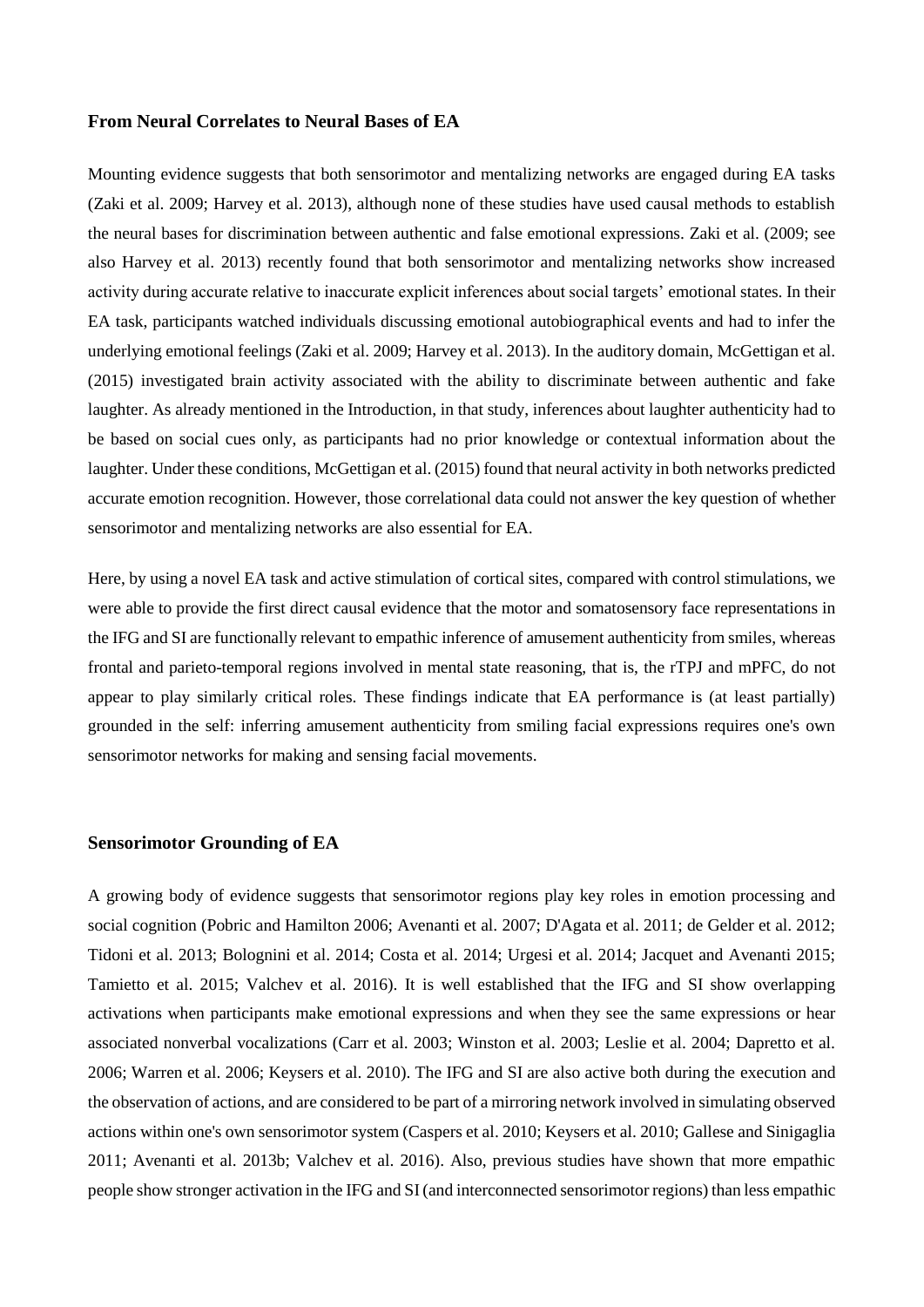people when they are watching the actions or the emotions of others (Gazzola et al. 2006; Schulte-Rüther et al. 2007; Pfeifer et al. 2008; Avenanti et al. 2009). However, a major issue hampering the development of a neuroscientific model of EA has been the lack of established connections between these neuroimaging findings and key behavioral indices of EA (but see Zaki et al. 2009; Harvey et al. 2013; McGettigan et al. 2015). Our study significantly expands upon previous evidence by demonstrating that those sectors of the IFG and SI showing vicarious activations are not only correlated with stable empathic dispositions for sharing emotions, but also critical for EA performance. These findings establish a strong and direct causal link between sensorimotor brain networks and emotion understanding that was only suggested in the past (e.g., Carr et al. 2003; Avenanti et al. 2005).

What is the specific role of sensorimotor networks in understanding others' emotions? Theoretical models propose that one mechanism for inferring the unobservable emotional feelings of others is to simulate their observed facial movements within one's own sensorimotor system (Adolphs et al. 2000; Adolphs 2002; Gallese et al. 2004; Goldman and Sripada 2005; Gallese 2007; Keysers et al. 2010; Niedenthal et al. 2010; Gallese and Sinigaglia 2011; Avenanti et al. 2013b; Wood et al. 2016). According to these models, sensory representations of observed facial expressions in high-order visual regions (e.g., the superior temporal sulcus, STS) would be coupled with sensorimotor representations of the same expressions in the IFG and SI. This sensorimotor embodiment would help observers to intuitively grasp what the other person is experiencing. Some theorists also maintain that sensorimotor simulation would support access to stored knowledge, grounded in the distributed emotion system (including the anterior insula and cingulate cortex), about the emotional states associated with the facial expressions (Goldman and Sripada 2005; Niedenthal et al. 2010; Wood et al. 2016). Thus, when observing facial expressions in others, activity in sensorimotor networks may partially or fully reactivate related concepts and affective states and thus contribute not only to accurate cognitive inferences about the underlying emotional feeling (i.e., EA) but also its sharing—as theorized by current neuroscientific models of empathy.

Remarkably, these theoretical models imply that sensorimotor regions are essential not only for perceptual processing of overt movements (i.e., the social target's facial expression), but also for accurate inference of the covert mental state underlying those movements (i.e., the social target's emotional feeling).

However, to date, these hypotheses have received only partial empirical support from studies using causal methods. Those studies have established that both stable brain lesions and transient rTMS interference with inferior frontal and somatosensory regions reduce performance on tasks requiring participants to process mouth actions (Pazzaglia et al. 2008; Michael et al. 2014) and emotional facial expressions (Adolphs et al. 2000; Pitcher et al. 2008; see also Keysers et al. 2010; Avenanti et al. 2013b). However, they used static pictures of actions or facial expressions and did not clarify to what extent the IFG and SI: 1) are necessary for perceptual processing of the dynamic facial movements that constitute the observed emotional expressions; or 2) play a role in higher level explicit inferences about the emotional feelings underlying those facial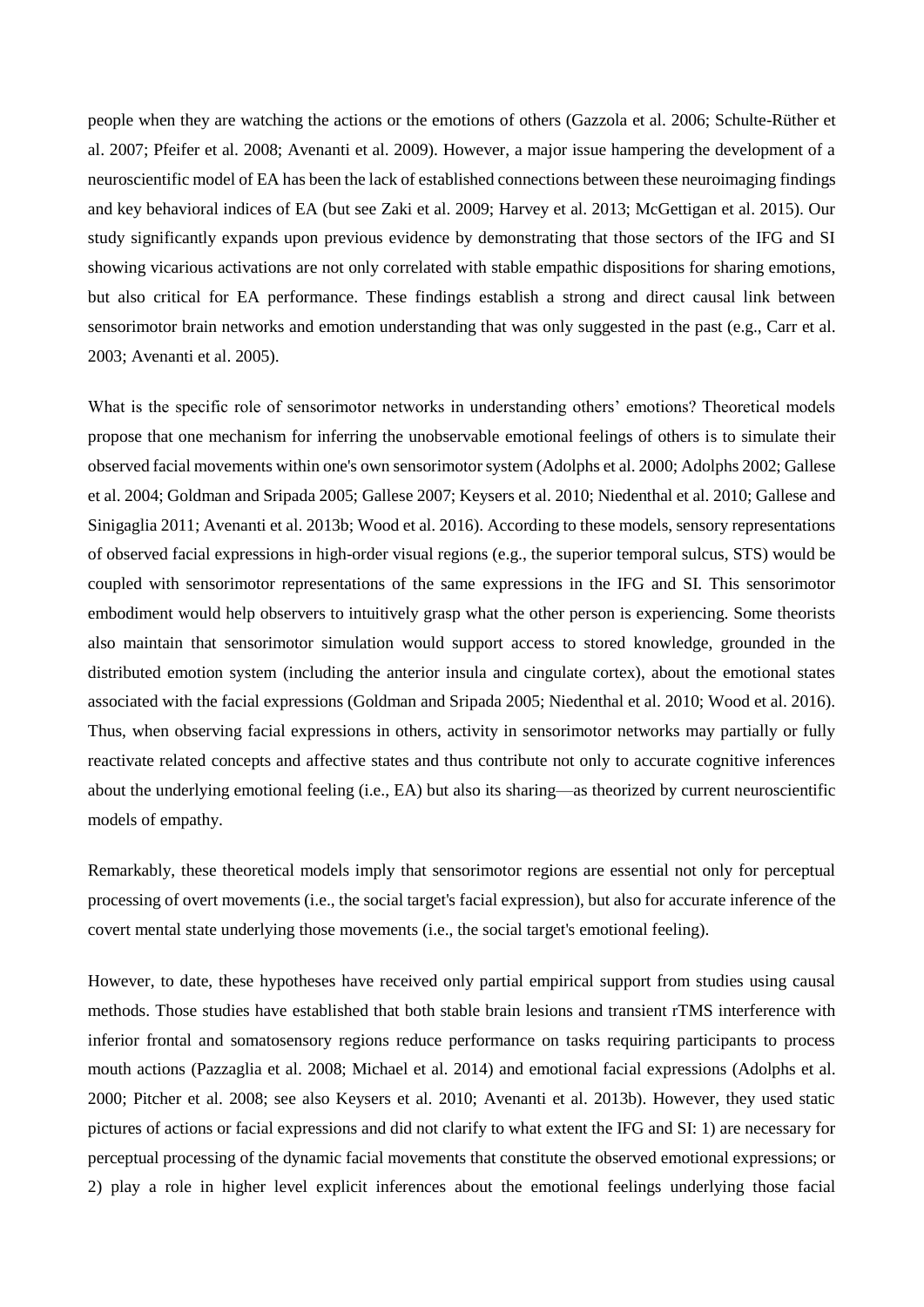movements (possibly via access to stored knowledge in affective brain regions). Our study provides evidence supporting the latter hypothesis. Indeed, one important feature of our findings is that rTMS over the IFG and SI selectively disrupted performance on the EA task but not on the NS task. Similarly to the EA task, the NS task required participants to monitor and track facial movements. Thus, we suggest that rTMS over sensorimotor regions did not simply interfere with visual processing of facial movements. Rather, rTMS disrupted sensorimotor processing necessary for making sense of those movements and inferring the underlying emotional feelings.

### **Altering Facial Feedback Does Not Affect EA**

Our study appears to support an "as-if" loop hypothesis (Damasio 1994; Adolphs et al. 2000; Atkinson 2007; Wood et al. 2016) more than the classical facial feedback hypothesis (for excellent reviews, see Goldman and Sripada 2005; Niedenthal et al. 2010), as we obtained behavioral impairments while interfering with cortical sensorimotor networks for moving and sensing the face (rTMS over the IFG and SI), but not while interfering with peripheral facial muscles (PS stimulation). However, our findings do not necessarily speak against the facial feedback hypothesis or conflict with the evidence that altering facial feedback impairs recognition of emotional expressions. Effective manipulations of facial feedback typically require participants to constantly bite a pen (Oberman et al. 2007), to wear mouthguards (Rychlowska et al. 2014), or to prevent mimicry over time, either intentionally (Davis et al. 2009) or as a consequence of botulinum toxin-induced denervation of target muscles (Neal and Chartrand 2011). On the other hand, manipulations like chewing gum that only transiently alter facial mimicry (and somatosensory facial feedback) are not effective at altering emotion recognition (Oberman et al. 2007). It should be noted that our PS stimulation was not designed to constantly alter facial feedback during observation of smiles, but rather to mimic the potential peripheral consequences of rTMS, that is, the transient contractions of facial muscles. Thus, while our data do not conflict with the facial feedback hypothesis, they can firmly rule out that rTMS-induced facial contractions per se are the key factor driving our EA impairments.

It should further be considered that effective facial feedback manipulations reported in the literature are sensorimotor rather than purely somatosensory in nature, as they also entail altered facial motor commands. However, many of these manipulations also plausibly alter several brain processes (e.g., they may reduce attention or increase cognitive load) in addition to affecting sensorimotor brain regions controlling and sensing facial movements. Therefore, our study extends prior behavioral research by showing that selective targeting of cortical face representations in the IFG and SI disrupts EA performance. Indeed, based on our findings, it could be suggested that sensorimotor regions like the IFG and SI may mediate the behavioral effects that are known to be induced by altering facial feedback.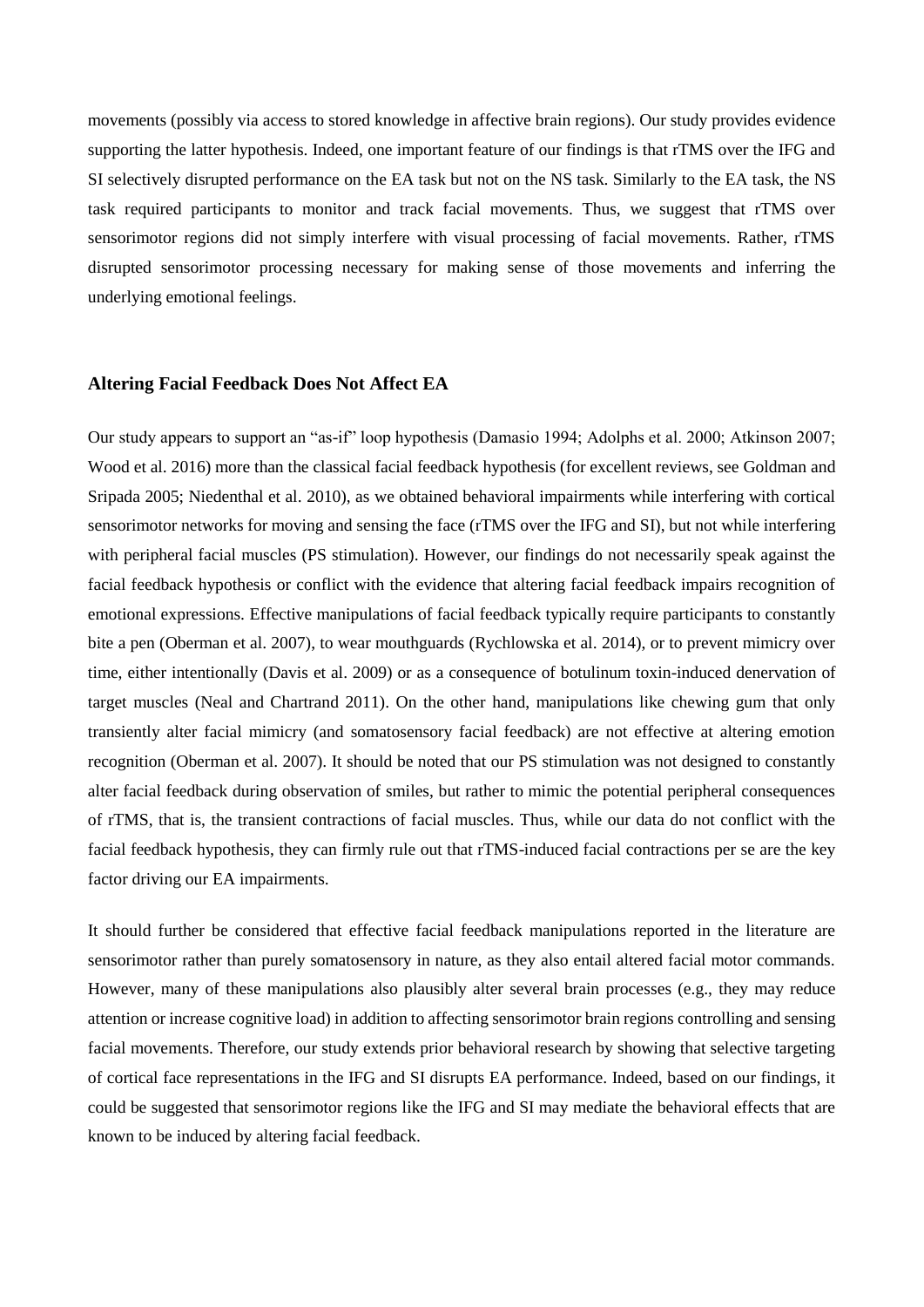# **Mentalizing Network and EA**

Our study provides insights into the neural bases of EA under conditions in which explicit inferences about another's emotional feelings can be drawn only on the basis of social cues. Indeed, similarly to McGettigan and colleagues (2015), our dynamic social cues were not embedded in a context that could provide information about "why" the actors were smiling. Thus, in these experimental conditions the mentalizing network would have little information to work with. The lack of any causal effect with mPFC and TPJ stimulation is nonetheless informative for interpreting apparent discrepancies in the literature. Indeed, previous imaging studies have shown that watching deceptive actions (Grèzes et al. 2004) and discriminating between authentic and false emotional vocal expressions (Drolet et al. 2012) activate a mentalizing network encompassing the mPFC and TPJ regions, and this network was found to predict accurate emotion recognition, as in the study of McGettigan et al. (2015). It could thus be suggested that an attempt to infer another's mental state—even if based on social cues only—might be sufficient to trigger neural activity in the mentalizing network, even when the social cues are not contextually embedded. Our study suggests that, under these conditions, activity in mentalizing areas is epiphenomenal to mental state inference from observed social cues (e.g., the amusement behind a smile), which critically relies on sensorimotor networks.

A possible limitation of our study is that we provided only a simple dissociation and, in principle, associative regions like the mPFC and TPJ may require higher stimulation intensities to show sensitivity to rTMS interference. However, targeting these regions at intensities comparable to those used here successfully affected performance in tasks requiring participants to draw inferences and consider another's mental state based on prior knowledge or contextual information (Costa et al. 2008; Young et al. 2010; Ferrari et al. 2016), making it unlikely that rTMS intensity could explain site-specific effects in our study (for a review of brain stimulation studies addressing the mentalizing network, see Hétu et al. 2012). Rather, as we have argued above, this specificity stems from the features of our EA task. Thus, future studies could manipulate task features to provide double dissociations within the same set of experiments, and/or use contextually-embedded social cues to test the generalizability of the present findings to "real-life" scenarios involving multiple sources of information.

# **Final Remarks**

Two final issues require attention for drawing appropriate conclusions from our findings. First, although we show site-specific effects of rTMS, it is unlikely these effects are site-limited. The effect of IFG or SI stimulation might be at least partially due to the spread of TMS-induced excitation along interconnected regions (Siebner et al. 2009; Avenanti et al. 2013b; Valchev et al. 2015, 2016) that may have contributed to the observed impairment in EA. The IFG and SI are strongly interconnected with other parietal regions of the sensorimotor mirroring network, but also anterior insular and frontal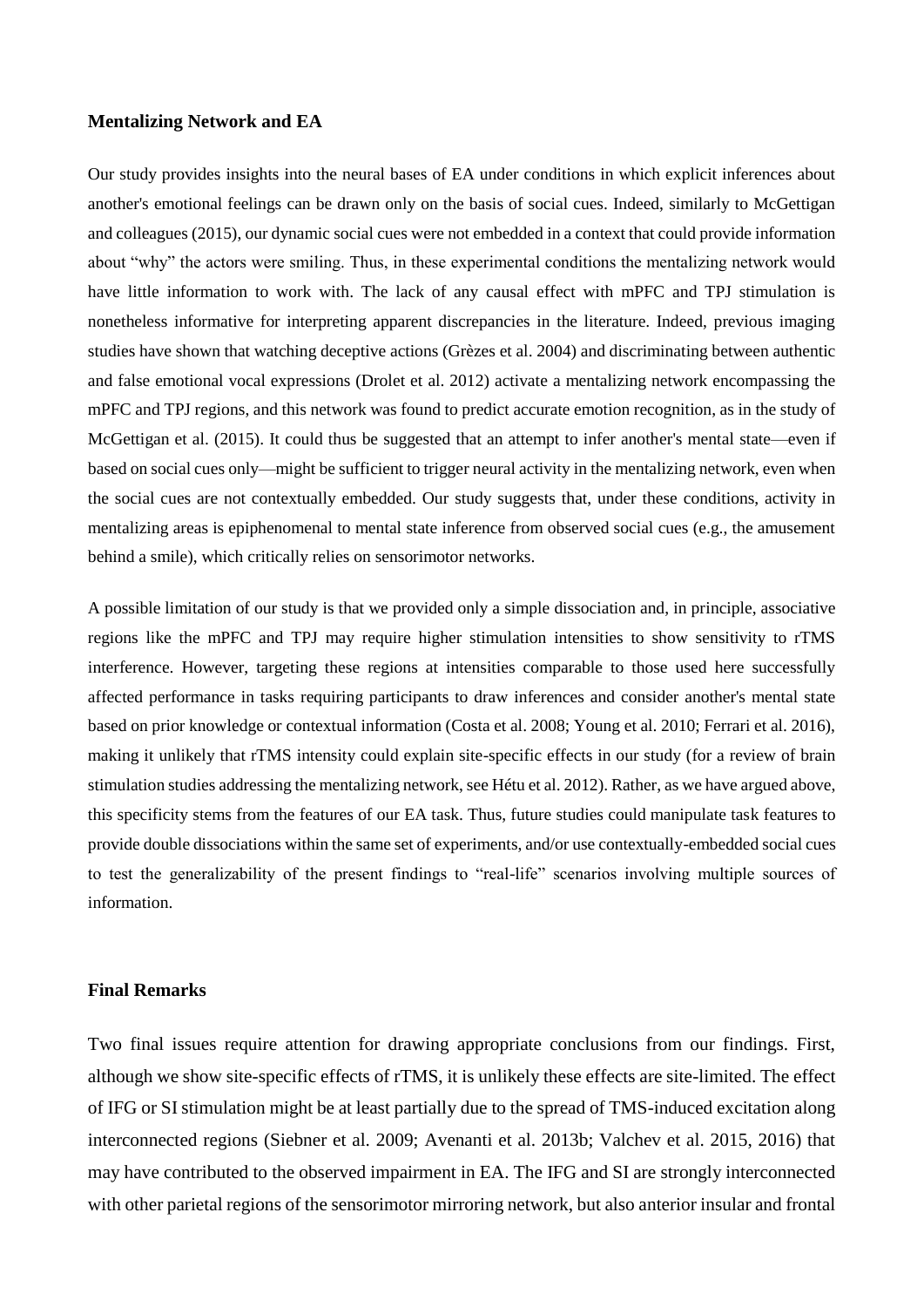opercular regions involved in affective sharing mechanisms of empathy (Wicker et al. 2003; Gallese et al. 2004; Jabbi and Keysers 2008; Lamm et al. 2011). Therefore, in keeping with simulationist models (Goldman and Sripada 2005; Niedenthal et al. 2010; Wood et al. 2016), it is possible that interconnected affective regions—possibly involved in emotional rather than sensorimotor simulation—may contribute to explicit inferences about the authenticity of amused expressions.

Second, while it is widely assumed that seeing emotional facial expressions triggers sensorimotor simulation in the observer's IFG and SI face representation—and, indeed, we may have interfered with simulation processes necessary for EA—caution is needed when using such reverse inference logic because IFG and SI functioning may include additional processes (Avenanti et al. 2013b; Borgomaneri et al. 2015; Press and Cook 2015; Zaki et al. 2016). For example, studies have suggested that cortical motor areas (near to or interconnected with the sector of the IFG we have stimulated) may be involved in interval timing or orienting processes (Eimer et al. 2005; Schubotz 2007; Coull et al. 2008; Borgomaneri et al. 2015; Press and Cook 2015), which in turn could contribute to processing the temporal dynamics of facial expressions, and thus to EA task performance. Although these domain-general motor system processes themselves have been interpreted within the simulation framework (Schubotz, 2007), the possibility that our rTMS effects were partially due to interference with nonsimulative processes should not be excluded. This does not undervalue our findings that the IFG and SI are crucial for EA, as it is theoretically plausible that domain-general processes could contribute to domain-specific social cognitive functions (Michael and D'Ausilio 2015). Yet, our study allows us to conclude that, under our experimental conditions, EA performance is grounded in sensorimotor networks that are primarily involved in controlling face movements and sensing feelings from the face.

# **Funding**

Cogito Foundation (Research project 2013, R-117/13 and Research project 2014, 14-139-R), Ministero Istruzione, Università e Ricerca (Futuro in Ricerca 2012, RBFR12F0BD) and Ministero della Salute (Bando Ricerca Finalizzata Giovani Ricercatori 2010, GR-2010-2319335) to A.A.

#### **Notes**

We thank Brianna Beck for proofreading the manuscript. Conflict of Interest: None declared.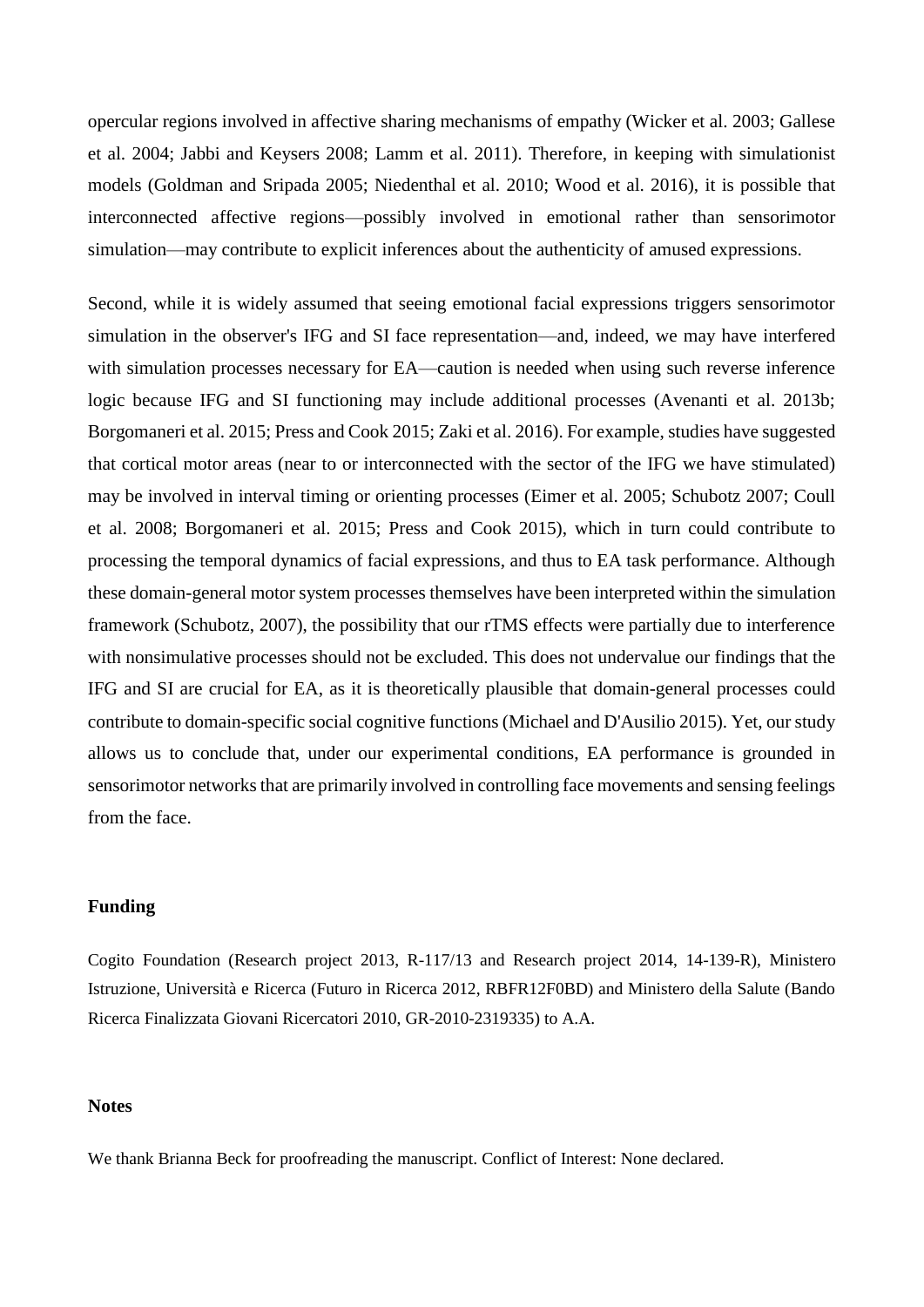#### **Author notes**

R.P., E.T., G.d.P., and A.A. designed the experiments; R.P. and S.B. conducted the experiments; R.P., E.T., and A.A. analyzed the data; R.P. and A.A. wrote the paper.

# **References**

Abe J, Beetham M, Izard C. 2002. What do smiles mean? An analysis in terms of differential emotions theory. In: Abe M, editor. An empirical reflection on the smile. Lewiston (NY): Edwin Mellen Press. p. 83–110.

Adolphs R. 2002. Recognizing emotion from facial expressions: psychological and neurological mechanisms. Behav Cogn Neurosci Rev. 1:21–62.

Adolphs R, Damasio H, Tranel D, Cooper G, Damasio AR. 2000. A role for somatosensory cortices in the visual recognition of emotion as revealed by three-dimensional lesion mapping. J Neurosci. 20:2683–2690.

Ambadar Z, Cohn J, Reed L. 2009. All smiles are not created equal: morphology and timing of smiles perceived as amused, polite, and embarrassed/nervous. J Nonverbal Behav. 33:17–34.

Amodio DM, Frith CD. 2006. Meeting of minds: the medial frontal cortex and social cognition. Nat Rev Neurosci. 7: 268–277.

Atkinson A. 2007. Face processing and empathy. In: Farrow T, Woodruff P, editors. Empathy in mental illness. Cambridge (UK): Cambridge University Press. p. 360–386.

Avenanti A, Annella L, Candidi M, Urgesi C, Aglioti SM. 2013a. Compensatory plasticity in the action observation network: virtual lesions of STS enhance anticipatory simulation of seen actions. Cereb Cortex. 23:570–580.

Avenanti A, Annela L, Serino A. 2012. Suppression of premotor cortex disrupts motor coding of peripersonal space. Neuroimage. 63:281–288.

Avenanti A, Bolognini N, Maravita A, Aglioti SM. 2007. Somatic and motor components of action simulation. Curr Biol. 17: 2129–2135.

Avenanti A, Bueti D, Galati G, Aglioti SM. 2005. Transcranial magnetic stimulation highlights the sensorimotor side of empathy for pain. Nat Neurosci. 8:955–960.

Avenanti A, Candidi M, Urgesi C. 2013b. Vicarious motor activation during action perception: beyond correlational evidence. Front Hum Neurosci. 7:185.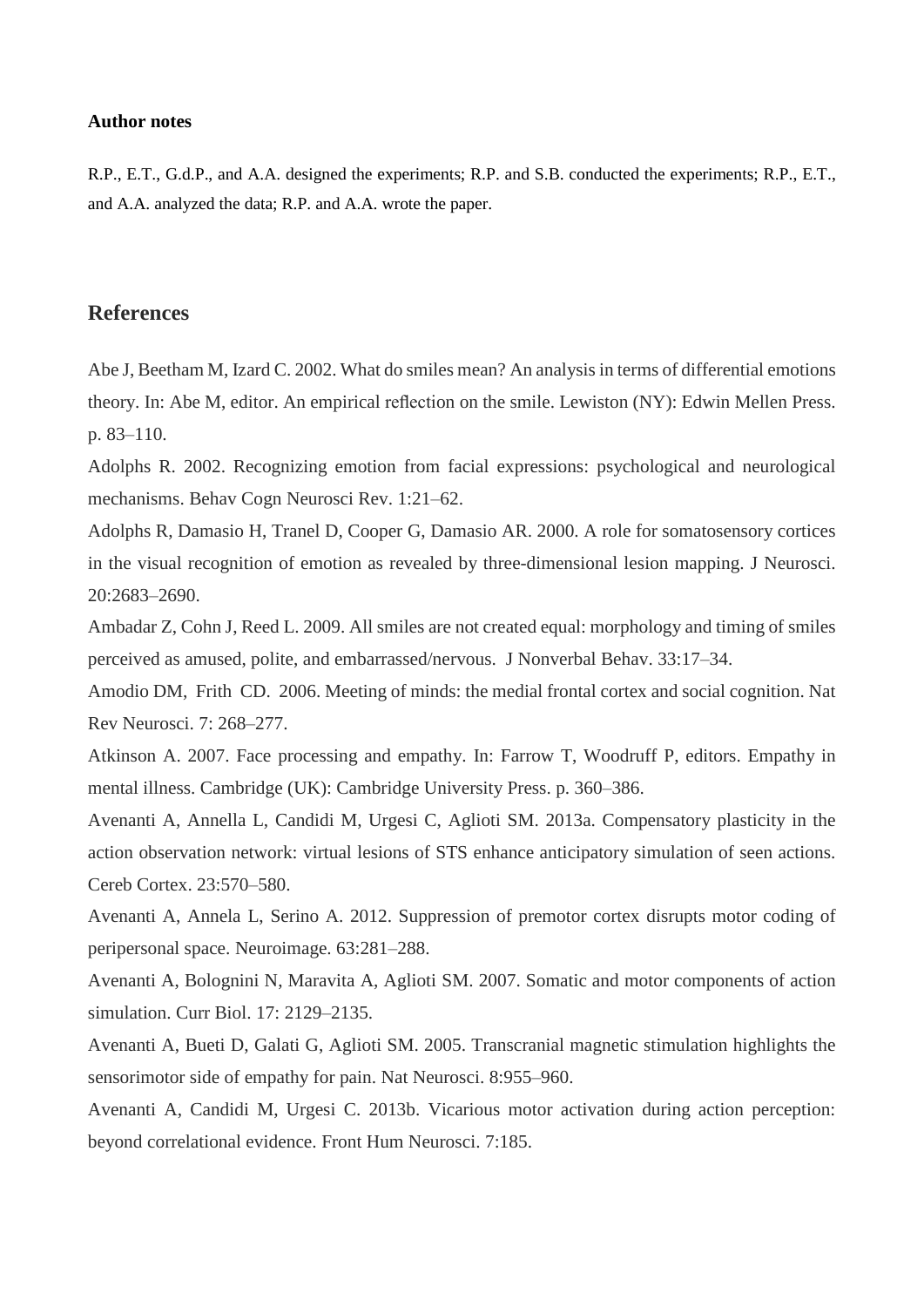Avenanti A, Minio-Paluello I, Bufalari I, Aglioti SM. 2009. The pain of a model in the personality of an onlooker: influence of state-reactivity and personality traits on embodied empathy for pain. Neuroimage. 44:275–283.

Batson CD. 2011. These things called empathy. In: Decety J, Ickes W, editors. The Social Neuroscience of Empathy. Cambridge (MA): The MIT Press. p. 3–16.

Bird G, Viding E. 2014. The self to other model of empathy: providing a new framework for understanding empathy impairments in psychopathy, autism, and alexithymia. Neurosci Biobehav Rev. 47:520–532.

Bolognini N, Rossetti A, Fusaro M, Vallar G, Miniussi C. 2014. Sharing social touch in the primary somatosensory cortex. Curr Biol. 24:1513–1517.

Borgomaneri S, Gazzola V, Avenanti A. 2015. Transcranial magnetic stimulation reveals two functionally distinct stages of motor cortex involvement during perception of emotional body language. Brain Struct Funct. 220:2765–2781.

Bzdok D, Schilbach L, Vogeley K, Schneider K, Laird AR, Langner R, Eickhoff SB. 2012. Parsing the neural correlates of moral cognition: ALE meta-analysis on morality, theory of mind, and empathy. Brain Struct Funct. 217:783–796.

Carducci F, Brusco R. 2012. Accuracy of an individualized MR-based head model for navigated brain stimulation. Psychiatry Res. 203:105–108.

Carr L, Iacoboni M, Dubeau M-C, Mazziotta JC, Lenzi GL. 2003. Neural mechanisms of empathy in humans: a relay from neural systems for imitation to limbic areas. Proc Natl Acad Sci USA. 100:5497–5502.

Caspers S, Zilles K, Laird AR, Eickhoff SB. 2010. ALE meta-analysis of action observation and imitation in the human brain. Neuroimage. 50:1148–1167.

Corradi-Dell'Acqua C, Hofstetter C, Vuilleumier P. 2011. Felt and seen pain evoke the same local patterns of cortical activity in insular and cingulate cortex. J Neurosci. 31:17996–18006.

Costa A, Torriero S, Oliveri M, Caltagirone C. 2008. Prefrontal and temporo-parietal involvement in taking others' perspective: TMS evidence. Behav Neurol. 19:71–74.

Costa T, Cauda F, Crini M, Tatu M-K, Celeghin A, de Gelder B, Tamietto M. 2014. Temporal and spatial neural dynamics in the perception of basic emotions from complex scenes. Soc Cogn Affect Neurosci. 9:1690–1703.

Coull JT, Nazarian B, Vidal F. 2008. Timing, storage, and comparison of stimulus duration engage discrete anatomical components of a perceptual timing network. J Cogn Neurosci. 20:2185–2197.

D'Agata F, Caroppo P, Baudino B, Caglio M, Croce M, Bergui M, Tamietto M, Mortara P, Orsi L. 2011. The recognition of facial emotions in spinocerebellar ataxia patients. Cerebellum. 10: 600–610.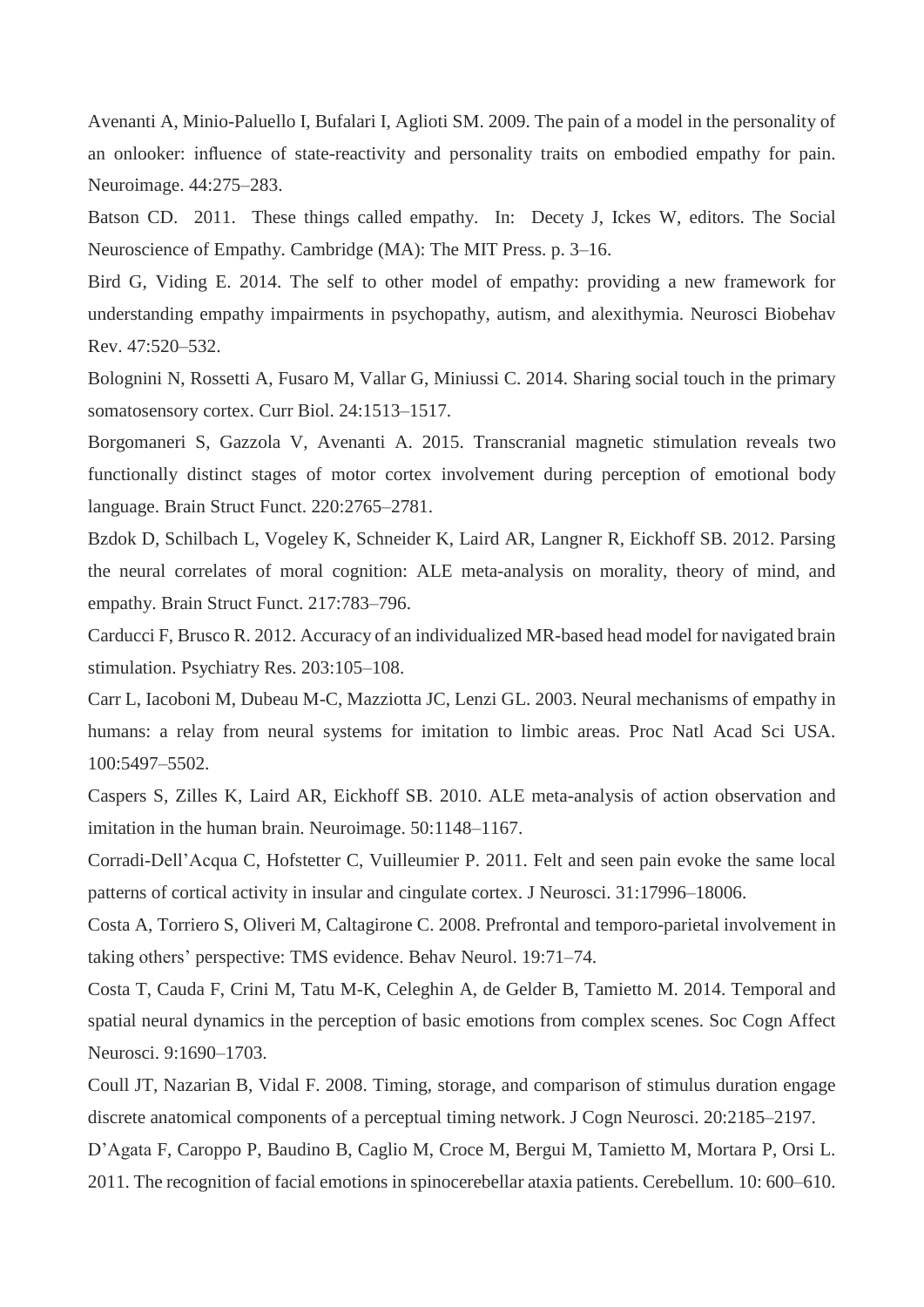Damasio AR. 1994. Descartes' error: emotion, reason and the human brain, New York CityGrosset/Putnam.

Dapretto M, Davies M, Pfeifer J. 2006. Understanding emotions in others: mirror neuron dysfunction in children with autism spectrum disorders. Nat Neurosci. 9:28–30.

Davis JI, Senghas A, Ochsner KN. 2009. How does facial feed-back modulate emotional experience? J Res Pers. 43:822–829. de Gelder B, Hortensius R, Tamietto M. 2012. Attention and awareness each influence amygdala activity for dynamic bodily expressions-a short review. Front Integr Neurosci. 6:54.

de Vignemont F, Singer T. 2006. The empathic brain: how, when and why? Trends Cogn Sci. 10:435– 441.

Decety J. 2011. The neuroevolution of empathy. Ann NY Acad Sci. 1231:35–45.

Decety J, Norman GJ, Berntson GG, Cacioppo JT. 2012. A neurobehavioral evolutionary perspective on the mechanisms underlying empathy. Prog Neurobiol. 98:38–48.

Dresel C, Parzinger A, Rimpau C, Zimmer C, Ceballos-Baumann AO, Haslinger B. 2008. A new device for tactile stimulation during fMRI. Neuroimage. 39:1094–1103.

Drolet M, Schubotz R, Fischer J. 2012. Authenticity affects the recognition of emotions in speech: behavioral and fMRI evidence. Cogn Affect Behav Neurosci. 12:140–150.

Eimer M, Forster B, Van Velzen J, Prabhu G. 2005. Covert manual response preparation triggers attentional shifts: ERP evidence for the premotor theory of attention. Neuropsychologia. 43:957–966. Ekman P. 2001. Telling lies: clues to deceit in the marketplace, politics, and marriage. New York (NY): Norton.

Ekman P, Friesen WV, Hager JC. 2002. Facial action coding system. Salt Lake City: A Human Face. Fan J, Gu X, Liu X, Guise KG, Park Y, Martin L, de Marchena A, Tang CY, Minzenberg MJ, Hof PR. 2011. Involvement of the anterior cingulate and frontoinsular cortices in rapid processing of salient facial emotional information. Neuroimage. 54:2539–2546.

Ferrari C, Lega C, Vernice M, Tamietto M, Mende-Siedlecki P, Vecchi T, Todorov A, Cattaneo Z. 2016. The dorsomedial prefrontal cortex plays a causal role in integrating social impressions from faces and verbal descriptions. Cereb Cortex. 26:156–165.

Frith CD, Frith U. 2006. The neural basis of mentalizing. Neuron. 50:531–534.

Gallese V. 2007. Before and below "theory of mind": embodied simulation and the neural correlates of social cognition. Philos Trans R Soc Lond B Biol Sci. 362:659–669.

Gallese V, Gernsbacher MA, Heyes C, Hickok G, Iacoboni M. 2011. Mirror neuron forum. Perspect Psychol Sci. 6:369–407.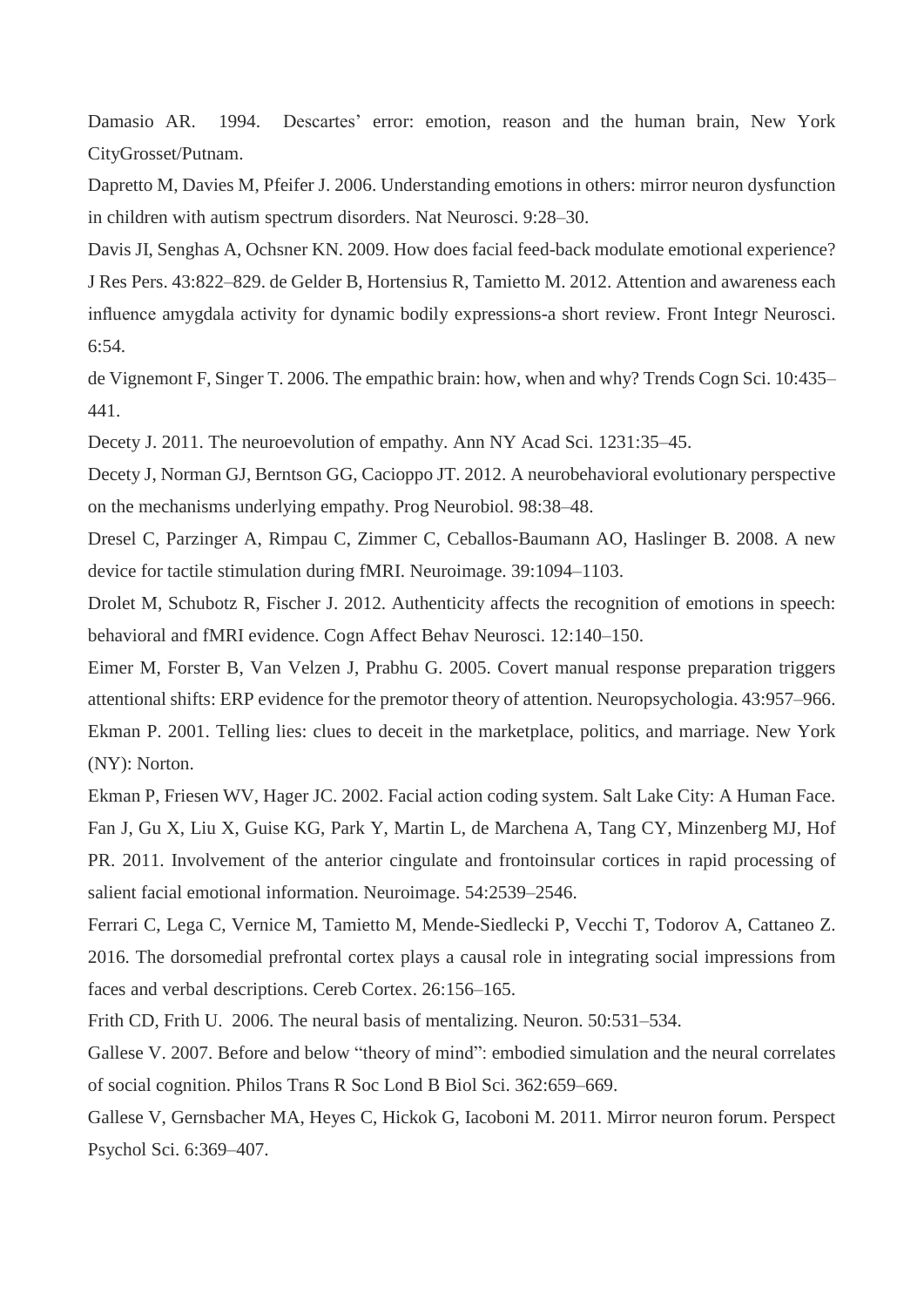Gallese V, Keysers C, Rizzolatti G. 2004. A unifying view of the basis of social cognition. Trends Cogn Sci. 8:396–403.

Gallese V, Sinigaglia C. 2011. What is so special about embodied simulation? Trends Cogn Sci. 15:512–519.

Gazzola V, Aziz-Zadeh L, Keysers C. 2006. Empathy and the somatotopic auditory mirror system in humans. Curr Biol. 16:1824–1829.

Goldman AI, Sripada CS. 2005. Simulationist models of face-based emotion recognition. Cognition. 94:193–213.

Grèzes J, Frith C, Passingham RE. 2004. Brain mechanisms for inferring deceit in the actions of others. J Neurosci. 24: 5500–5505.

Grosbras MH, Beaton S, Eickhoff SB. 2012. Brain regions involved in human movement perception: a quantitative voxel-based meta-analysis. Hum Brain Mapp. 33:431–454.

Harmer CJ, Thilo KV, Rothwell JC, Goodwin GM. 2001. Transcranial magnetic stimulation of medial-frontal cortex impairs the processing of angry facial expressions. Nat Neurosci. 4:17–18.

Harvey PO, Zaki J, Lee J, Ochsner K, Green MF. 2013. Neural substrates of empathic accuracy in people with schizophrenia. Schizophr Bull. 39:617–628.

Hétu S, Taschereau-Dumouchel V, Jackson PL. 2012. Stimulating the brain to study social interactions and empathy. Brain Stimul. 5:95–102.

Holle H, Banissy MJ, Ward J. 2013. Functional and structural brain differences associated with mirror-touch synaesthesia. Neuroimage. 83:1041–1050.

Huang RS, Sereno MI. 2007. Dodecapus: an MR-compatible system for somatosensory stimulation. Neuroimage. 34: 1060–1073.

Ickes W. 1997. Empathic accuracy. New York (NY): The Guilford Press.

Ickes W, Stinson L. 1990. Naturalistic social cognition: empathic accuracy in mixed-sex dyads. J Pers Soc Psychol. 59:730–742.

Jabbi M, Keysers C. 2008. Inferior frontal gyrus activity triggers anterior insula response to emotional facial expressions. Emotion. 8:775–780.

Jacquet PO, Avenanti A. 2015. Perturbing the action observation network during perception and categorization of actions' goals and grips: state-dependency and virtual lesion TMS effects. Cereb Cortex. 598–608.

Keysers C, Gazzola V. 2007. Integrating simulation and theory of mind: from self to social cognition. Trends Cogn Sci. 11: 194–196.

Keysers C, Kaas JH, Gazzola V. 2010. Somatosensation in social perception. Nat Rev Neurosci. 11:417–428.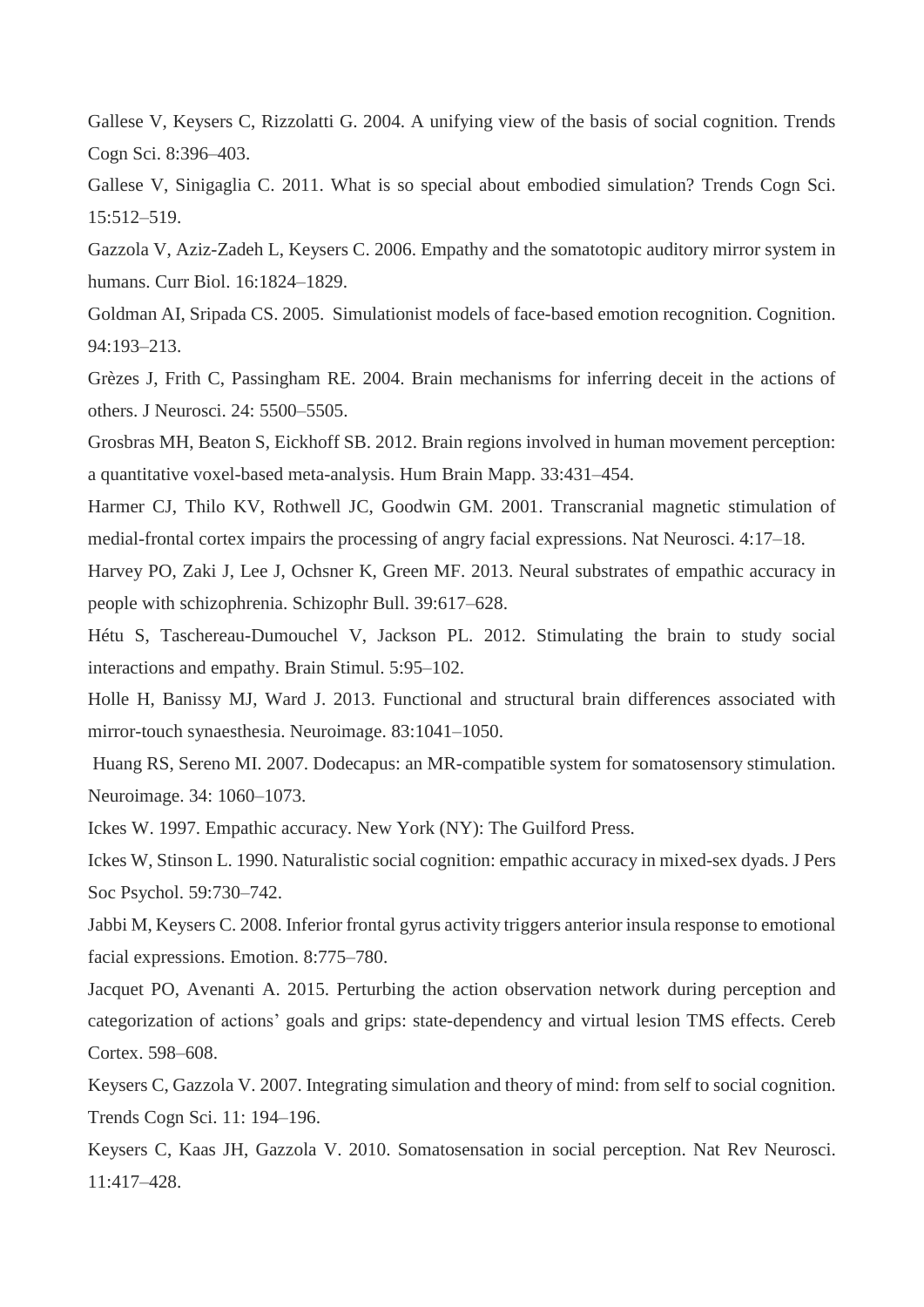Kopietz R, Sakar V, Albrecht J, Kleemann AM, Schöpf V, Yousry I, Linn J, Fesl G, Wiesmann M. 2009. Activation of primary and secondary somatosensory regions following tactile stimulation of the face. Klin Neuroradiol. 19:135–144.

Krumhuber E, Manstead ASR. 2009. Can Duchenne smiles be feigned? New evidence on felt and false smiles. Emotion. 9: 807–820.

Lamm C, Bukowski H, Silani G. 2016. From shared to distinct self-other representations in empathy: evidence from neurotypical function and socio-cognitive disorders. Philos Trans R Soc Lond B Biol Sci. 371:20150083.

Lamm C, Decety J, Singer T. 2011. Meta-analytic evidence for common and distinct neural networks associated with directly experienced pain and empathy for pain. Neuroimage. 54:2492–2502.

Lamm C, Majdandžic´ J. 2015. The role of shared neural activations, mirror neurons, and morality in empathy—a critical comment. Neurosci Res. 90:15–24.

Leslie KR, Johnson-Frey SH, Grafton ST. 2004. Functional imaging of face and hand imitation: towards a motor theory of empathy. Neuroimage. 21:601–607.

Levenson RW, Ruef AM. 1992. Empathy: a physiological substrate. J Pers Soc Psychol. 63:234–246. Lombardo MV, Chakrabarti B, Bullmore ET, Wheelwright SJ, Sadek SA, Suckling J, Baron-Cohen S. 2010. Shared neural circuits for mentalizing about the self and others. J Cogn Neurosci. 22:1623– 1635.

Macmillan NA, Creelman CD. 1991. Detection theory: a user's guide. New York: Psychology Press. Mar RA. 2011. The neural bases of social cognition and story comprehension. Annu Rev Psychol. 62:103–134.

Mattavelli G, Cattaneo Z, Papagno C. 2011. Transcranial magnetic stimulation of medial prefrontal cortex modulates face expressions processing in a priming task. Neuropsychologia. 49:992–998.

Mattavelli G, Rosanova M, Casali AG, Papagno C, Romero Lauro LJ. 2013. Top-down interference and cortical responsiveness in face processing: a TMS-EEG study. Neuroimage. 76:24–32.

McGettigan C, Walsh E, Jessop R, Agnew ZK, Sauter DA, Warren JE, Scott SK. 2015. Individual differences in laughter perception reveal roles for mentalizing and sensorimotor systems in the evaluation of emotional authenticity. Cereb Cortex. 246–257.

McLellan T, Johnston L, Dalrymple-Alford J, Porter R. 2010. Sensitivity to genuine versus posed emotion specified in facial displays. Cogn Emot. 24:1277–1292.

Michael J, D'Ausilio A. 2015. Domain-specific and domain-general processes in social perception— A complementary approach. Conscious Cogn. 36:434–437.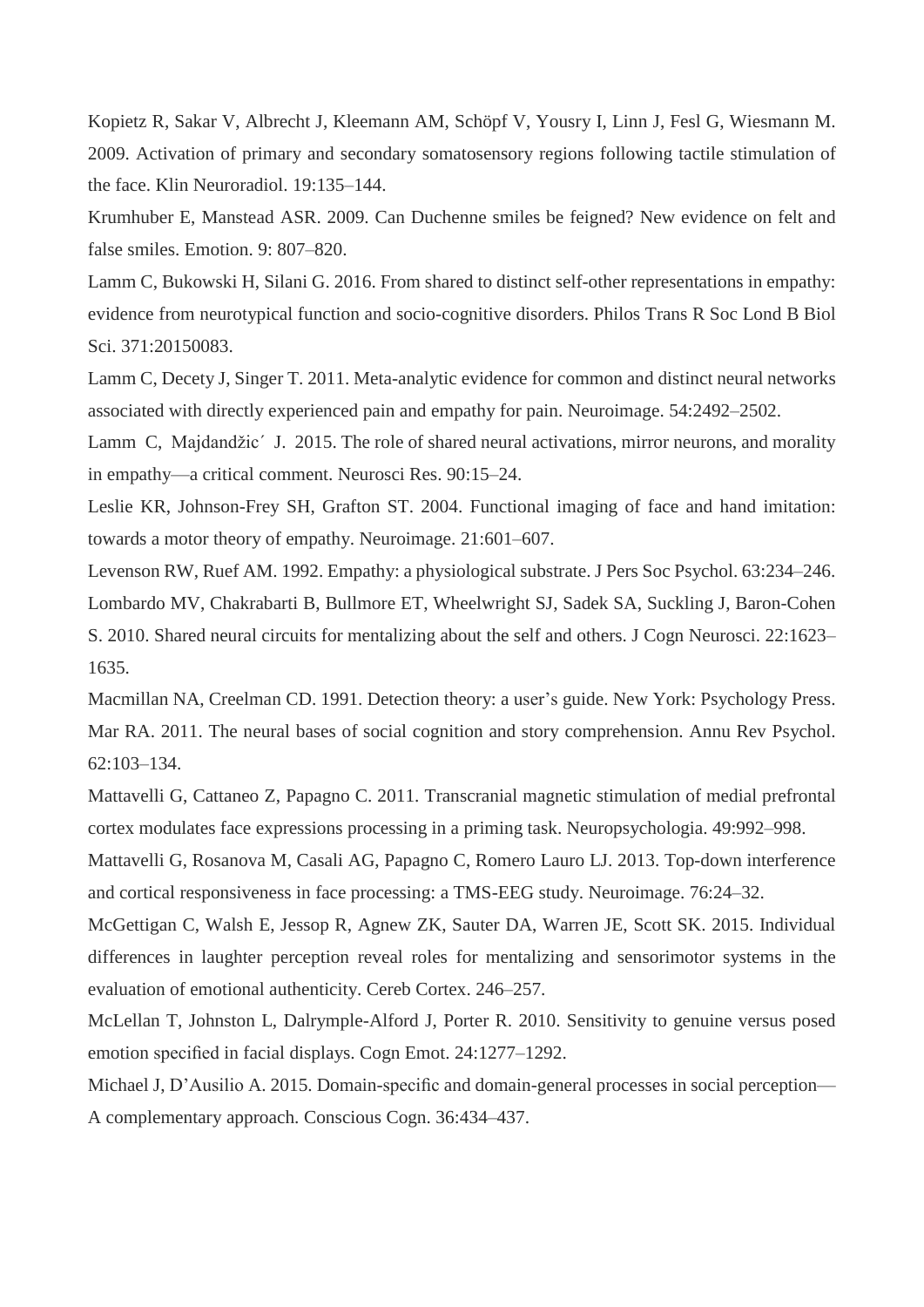Michael J, Sandberg K, Skewes J, Wolf T, Blicher J, Overgaard M, Frith CD. 2014. Continuous thetaburst stimulation demonstrates a causal role of premotor homunculus in action understanding. Psychol Sci. 25:963–972.

Mitchell JP. 2009. Inferences about mental states. Philos Trans R Soc Lond B Biol Sci. 364:1309– 1316.

Molenberghs P, Cunnington R, Mattingley JB. 2009. Is the mirror neuron system involved in imitation? A short review and meta-analysis. Neurosci Biobehav Rev. 33:975–980.

Neal DT, Chartrand TL. 2011. Embodied emotion perception: amplifying and dampening facial feedback modulates emotion perception accuracy. Soc Psychol Personal Sci. 2: 673–678.

Niedenthal PM, Mermillod M, Maringer M, Hess U. 2010. The Simulation of smiles (SIMS) model: embodied simulation and the meaning of facial expression. Behav Brain Sci. 33: 417–433; discussion 433–480.

Oberman LM, Winkielman P, Ramachandran VS. 2007. Face to face: blocking facial mimicry can selectively impair recognition of emotional expressions. Soc Neurosci. 2:167–178.

Pazzaglia M, Pizzamiglio L, Pes E, Aglioti SM. 2008. The sound of actions in apraxia. Curr Biol. 18:1766–1772.

Pfeifer JH, Iacoboni M, Mazziotta JC, Dapretto M. 2008. Mirroring others' emotions relates to empathy and interpersonal competence in children. Neuroimage. 39:2076–2085.

Pitcher D, Garrido L, Walsh V, Duchaine BC. 2008. Transcranial magnetic stimulation disrupts the perception and embodiment of facial expressions. J Neurosci. 28:8929–8933.

Pobric G, Hamilton AF. 2006. Action understanding requires the left inferior frontal cortex. Curr Biol. 16:524–529.

Press C, Cook R. 2015. Beyond action-specific simulation: domain-general motor contributions to perception. Trends Cogn Sci. 19:176–178.

Preston SD, de Waal FBM. 2002. Empathy: its ultimate and proximate bases. Behav Brain Sci. 25:1– 20; discussion 20–71.

Raz G, Jacob Y, Gonen T, Winetraub Y, Flash T, Soreq E, Hendler T. 2014. Cry for her or cry with her: Context-dependent dissociation of two modes of cinematic empathy reflected in network cohesion dynamics. Soc Cogn Affect Neurosci. 9: 30–38.

Redcay E, Dodell-Feder D, Pearrow MJ, Mavros PL, Kleiner M, Gabrieli JDE, Saxe R. 2010. Live face-to-face interaction during fMRI: a new tool for social cognitive neuroscience. Neuroimage. 50:1639–1647.

Rychlowska M, Cañadas E, Wood A, Krumhuber EG, Fischer A, Niedenthal PM. 2014. Blocking mimicry makes true and false smiles look the same. PLoS One. 9 (3):e90876.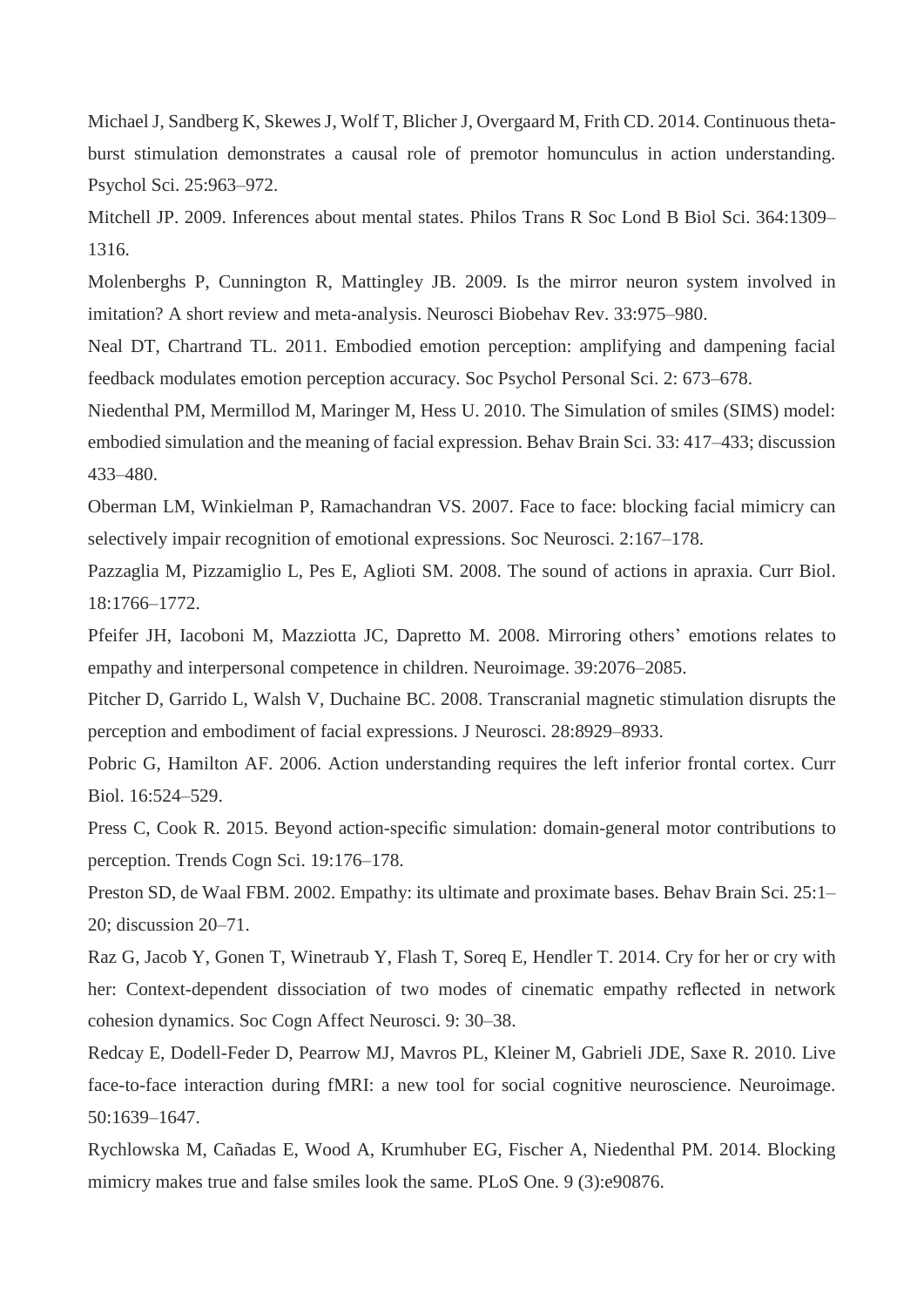Rossi S, Hallett M, Rossini PM, Pascual-Leone A. 2009. Safety, ethical considerations, and application guidelines for the use of transcranial magnetic stimulation in clinical practice and research. Clin Neurophysiol. 120:2008–2039.

Rossini PM, Burke D, Chen R, Cohen LG, Daskalakis Z, Di Iorio R, Di Lazzaro V, Ferreri F, Fitzgerald PB, George MS, et al. 2015. Non-invasive electrical and magnetic stimulation of the brain, spinal cord, roots and peripheral nerves: basic principles and procedures for routine clinical and research application. An updated report from an I.F.C.N. Committee. Clin Neurophysiol. 126:1071– 1107.

Rütgen M, Seidel E-M, Riecˇanský I, Lamm C. 2015a. Reduction of empathy for pain by placebo analgesia suggests functional equivalence of empathy and first-hand emotion experience. J Neurosci. 35:8938–8947.

Rütgen M, Seidel EM, Silani G, Riecansky I, Hummer A, Windischberger C, Petrovic P, Lamm C. 2015b. Placebo analgesia and its opioidergic regulation suggest that empathy for pain is grounded in self pain. Proc Natl Acad Sci USA. 112:E5638–E5646.

Saxe R. 2006. Uniquely human social cognition. Curr Opin Neurobiol. 16:235–239.

Schippers MB, Roebroeck A, Renken R, Nanetti L, Keysers C. 2010. Mapping the information flow from one brain to another during gestural communication. Proc Natl Acad Sci USA. 107:9388–9393. Schubotz RI. 2007. Prediction of external events with our motor system: towards a new framework. Trends Cogn Sci. 11: 211–218.

Schulte-Rüther M, Markowitsch HJ, Fink GR, Piefke M. 2007. Mirror neuron and theory of mind mechanisms involved in face-to-face interactions: a functional magnetic resonance imaging approach to empathy. J Cogn Neurosci. 19:1354–1372.

Shiota MN, Campos B, Keltner D. 2003. The faces of positive emotion: prototype displays of awe, amusement, and pride. Ann NY Acad Sci. 1000:296–299.

Siebner HR, Hartwigsen G, Kassuba T, Rothwell JC. 2009. How does transcranial magnetic stimulation modify neuronal activity in the brain? Implications for studies of cognition. Cortex. 45:1035–1042.

Singer T, Lamm C. 2009. The social neuroscience of empathy. Ann NY Acad Sci. 1156:81–96.

Singer T, Seymour B, O'Doherty J, Kaube H, Dolan RJ, Frith CD. 2004. Empathy for pain involves the affective but not sensory components of pain. Science. 303:1157–1162.

Spunt R, Lieberman M. 2013. The busy social brain evidence for automaticity and control in the neural systems supporting social cognition and action understanding. Psychol Sci. 24: 80–86.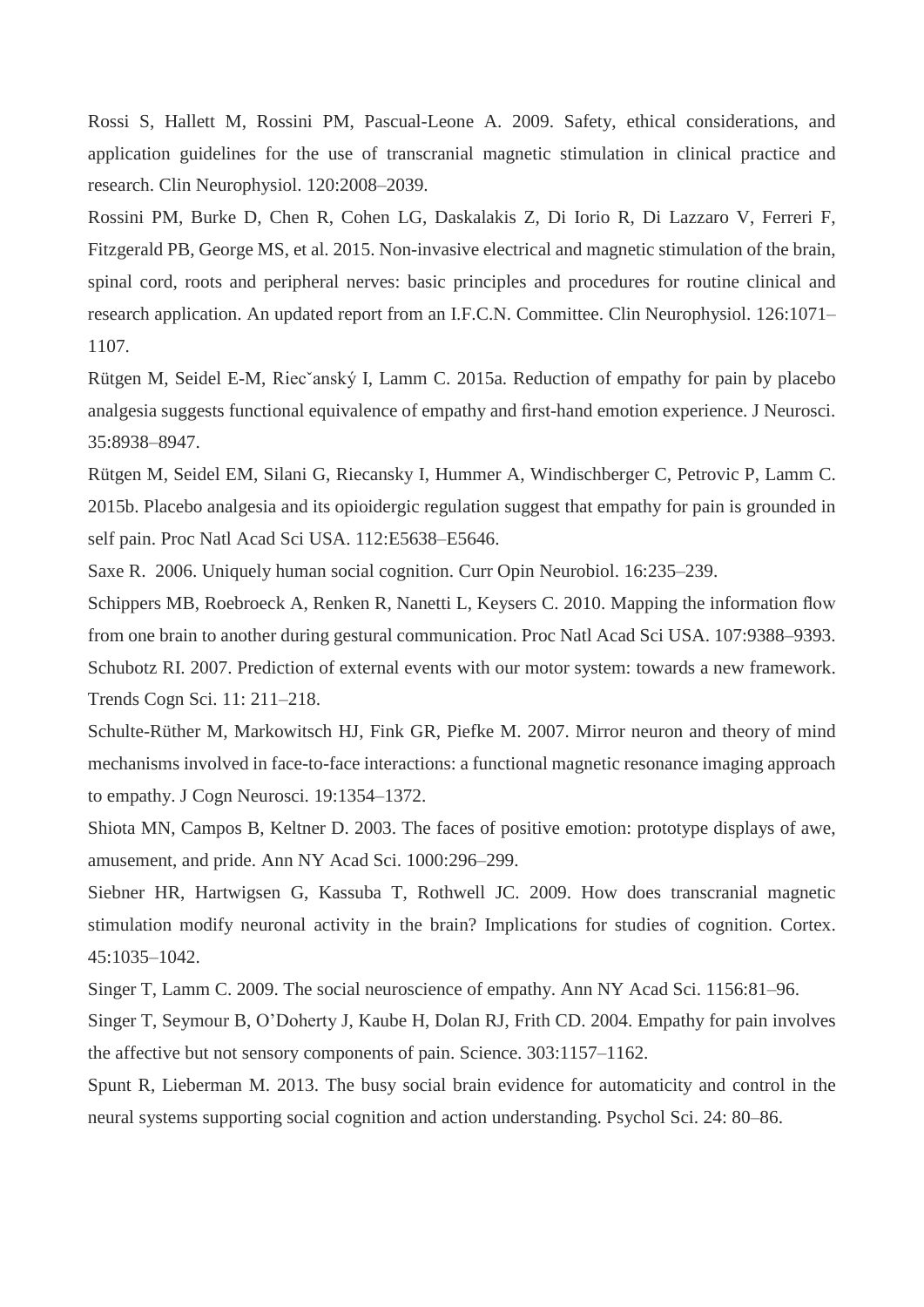Tamietto M, Cauda F, Celeghin A, Diano M, Costa T, Cossa FM, Sacco K, Duca S, Geminiani GC, de Gelder B. 2015. Once you feel it, you see it: insula and sensory-motor contribution to visual awareness for fearful bodies in parietal neglect. Cortex. 62:56–72.

Tidoni E, Borgomaneri S, di Pellegrino G, Avenanti A. 2013. Action simulation plays a critical role in deceptive action recognition. J Neurosci. 33:611–623.

Uddin LQ, Iacoboni M, Lange C, Keenan JP. 2007. The self and social cognition: the role of cortical midline structures and mirror neurons. Trends Cogn Sci. 11:153–157.

Uithol S, Van Rooij I, Bekkering H, Haselager P. 2011. What do mirror neurons mirror? Philos Psychol. 24:607–623.

Urgesi C, Candidi M, Avenanti A. 2014. Neuroanatomical substrates of action perception and understanding: an anatomic likelihood estimation meta-analysis of lesion-symptom mapping studies in brain injured patients. Front Hum Neurosci. 8:344.

Valchev N, Ćurčić-Blake B, Renken RJ, Avenanti A, Keysers C, Gazzola V, Maurits NM. 2015. cTBS delivered to the left somatosensory cortex changes its functional connectivity during rest. Neuroimage. 114:386–397.

Valchev N, Gazzola V, Avenanti A, Keysers C. 2016. Primary somatosensory contribution to action observation brain activity-combining fMRI and cTBS. Soc Cogn Affect Neurosci. 11:1205–1217.

van Overwalle F, Baetens K. 2009. Understanding others' actions and goals by mirror and mentalizing systems: a meta-analysis. Neuroimage. 48:564–584.

Warren JE, Sauter D a, Eisner F, Wiland J, Dresner MA, Wise RJS, Rosen S, Scott SK. 2006. Positive emotions preferentially engage an auditory-motor "mirror" system. J Neurosci. 26: 13067–13075.

Wheatley T, Milleville SC, Martin A. 2007. Understanding animate agents: distinct roles for the social network and mirror system. Psychol Sci. 18:469–474.

Wicker B, Keysers C, Plailly J, Royet JP, Gallese V, Rizzolatti G. 2003. Both of us disgusted in my insula: the common neural basis of seeing and feeling disgust. Neuron. 40:655–664.

Winston J, O'Doherty J, Dolan R. 2003. Common and distinct neural responses during direct and incidental processing of multiple facial emotions. Neuroimage. 20:84–97.

Wolf I, Dziobek I, Heekeren HR. 2010. Neural correlates of social cognition in naturalistic settings: a model-free analysis approach. Neuroimage. 49:894–904.

Wood A, Rychlowska M, Korb S, Niedenthal P. 2016. Fashioning the face: sensorimotor simulation contributes to facial expression recognition. Trends Cogn Sci. 20:1–14.

Young L, Camprodon JA, Hauser M, Pascual-Leone A, Saxe R. 2010. Disruption of the right temporoparietal junction with transcranial magnetic stimulation reduces the role of beliefs in moral judgments. Proc Natl Acad Sci U S A. 107:6753–6758.